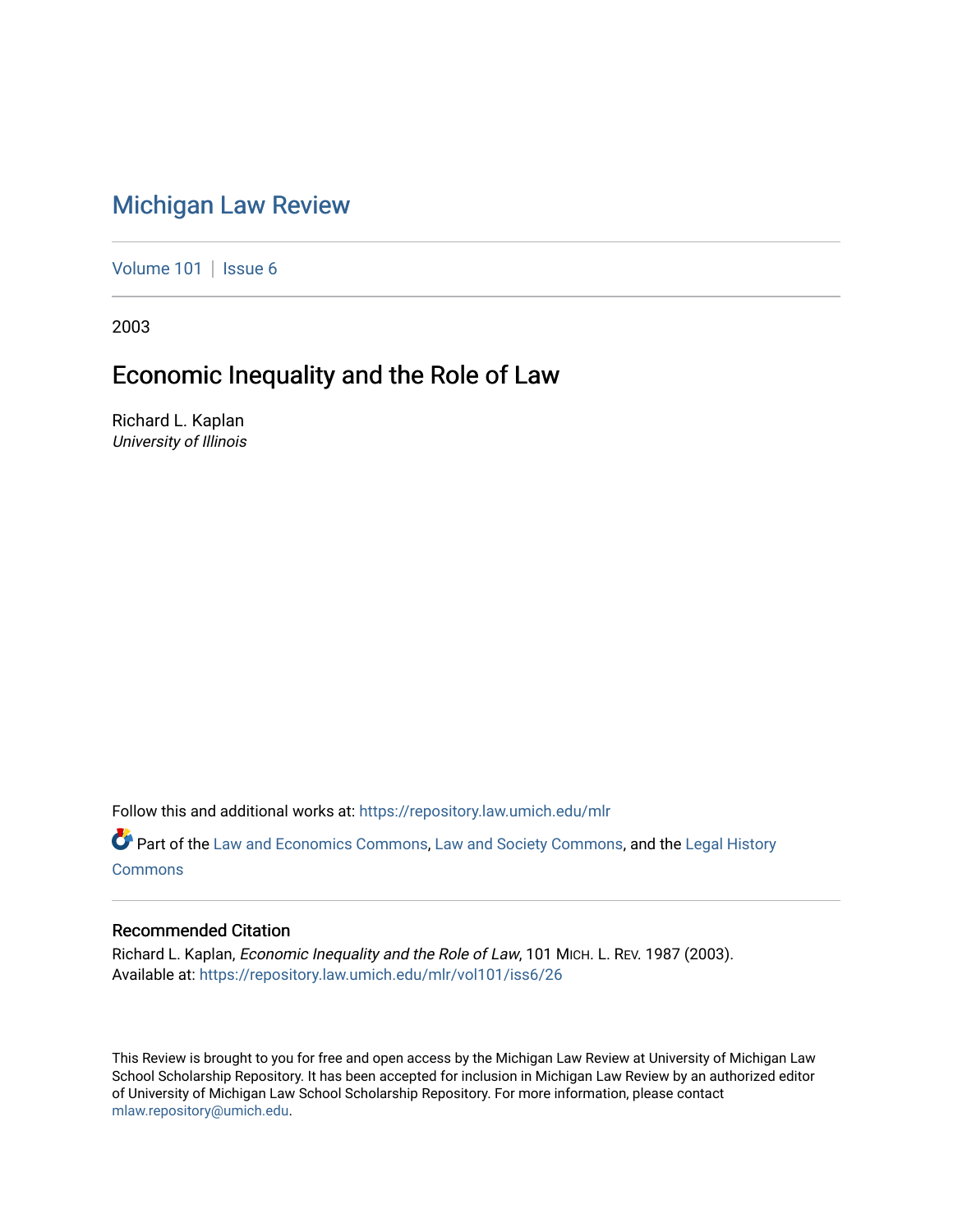# ECONOMIC INEQUALITY AND THE ROLE OF LAW

### Richard L. Kaplan\*

WEALTH AND DEMOCRACY: A POLITICAL HISTORY OF THE AMERICAN RICH. By Kevin Phillips. New York: Broadway Books. 2002. Pp. xxii, 473. \$29.95.

In this ambitious book, famed commentator and analyst Kevin Phillips attempts nothing less than a political history of American economic life with a specific focus on the wealthy. Succeeding far more often than not, Phillips interweaves the development of American technology with the rise and fall of economic fortunes, crafting a compelling tale with significant implications for the formulation of public policy and the laws that implement such policy.

Festooned with more than seventy charts and graphs, the book explains how wealth has been accumulated throughout the entire history of the United States. It is full of intriguing insights and demands serious consideration of its message and warnings. For example, one of the book's persistent themes is that concentration of economic power inevitably corrupts the political process  $-$  a point dramatized in recent debates about campaign finance, including the valiant efforts of Senator John McCain and former Senator Bill Bradley in the most recent presidential-election campaign. But Phillips goes further to show how the political process, thus corrupted, spews forth public policies that protect its patrons, often at the expense of the masses whose votes theoretically sustain that process.

Even more important, Phillips shows how the economic concentration that corrupts the political process came about  $-$  namely, through exploiting public policies for private gain. As he states with unflinching clarity: "Laissez-faire is a pretense. Government power and preferment have been used by the rich, not shunned" (p. xiv).

At this point, a brief biographical note about Mr. Phillips is essential. A self-described Republican, he was the chief political analyst to Richard Nixon's successful presidential campaign in 1968. One can begin to appreciate how much the American political landscape has changed since that time from his reference to President Nixon's support for national health insurance and "income maintenance for the poor" (p. viii). Such positions today might jeopardize his standing

<sup>\*</sup> Professor of Law, University of Illinois. B.S. 1970, Indiana; J.D. 1976, Yale. - Ed.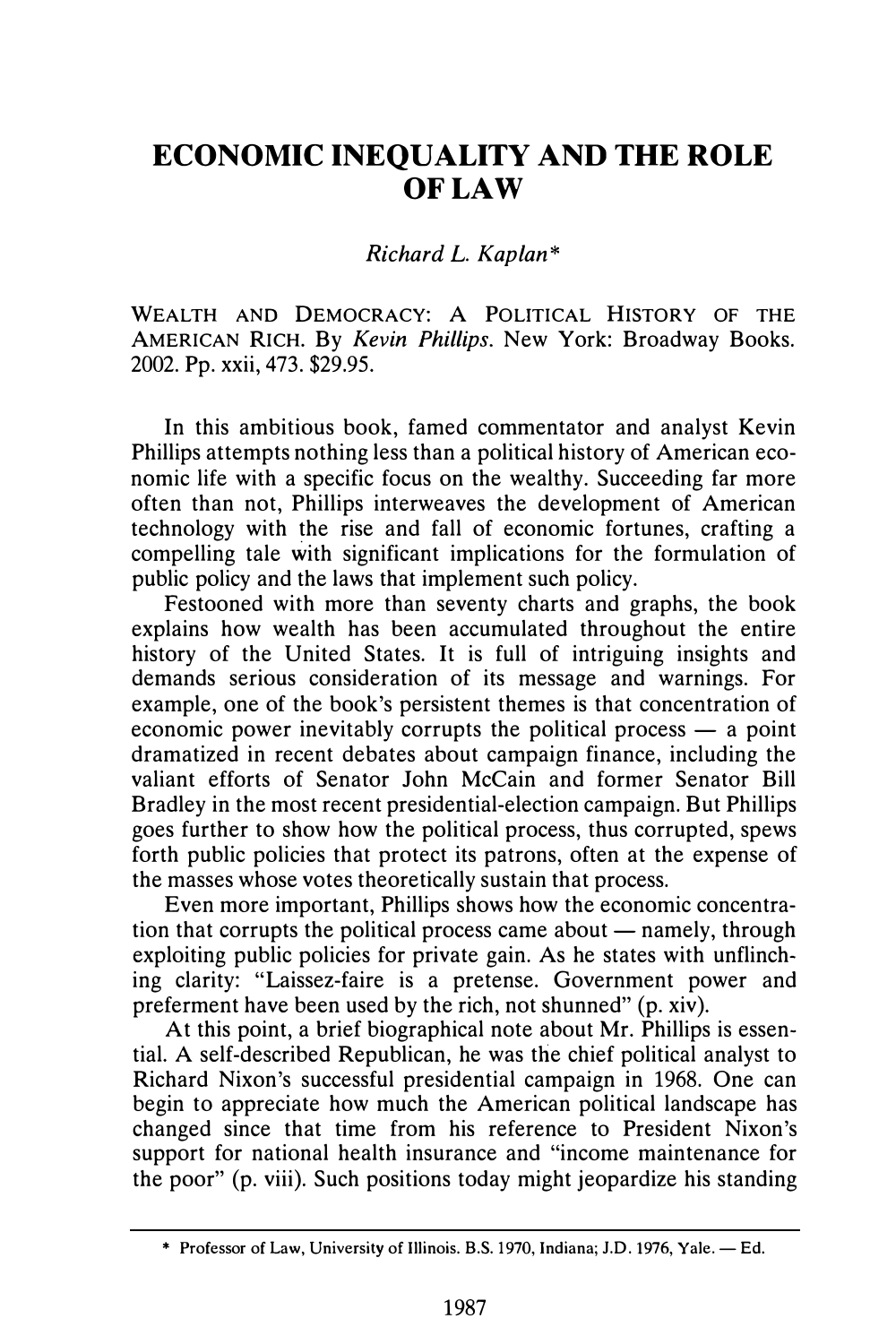in the Democratic party, let alone the Republican party! The political evolution of this transformation and its implications for various legal regimes are the focus of this commentary.

#### I. RISING ECONOMIC INEQUALITY

In recent years, there has been a growing awareness that the gap between rich and poor in America is increasing.<sup>1</sup> Whether measured in terms of annual income, percentage of financial assets owned, or the earnings of corporate executives compared to ordinary workers, the incontrovertible evidence shows that more and more economic resources are controlled by fewer and fewer people. One study revealed that the percentage of total household wealth held by the top one percent of families grew from twenty percent in 1976 to over forty percent in 1997 (p. 123). Another report found that ninety percent of the top quintile's increase in wealth accrued to just the top one percent (p. xiii). Phillips arranges his charts and stories with devastating effect: the very rich really are getting richer, and almost everyone else is either stagnating or declining. What Phillips adds to this discussion, however, is historical perspective and insightful explanation of the forces that produced this unparalleled concentration of income and wealth.

In Chapter One, for example, he examines how wealth was created during the early centuries of our country's existence. He explicates the role of inheritance laws by showing that for the richest families of 1828 to 1848, the surest path to wealth was to have rich parents (p. 23). The later rise of the so-called "robber barons" is then chronicled, though a fascinating comparison of the wealthiest household's assets to median household wealth shows that the storied accumulations of Cornelius Vanderbilt, Jean Paul Getty, and even John D. Rockefeller pale by comparison to that of Bill Gates today (p. 38).

The book examines the twentieth century in great detail, from the growth of the oil and steel fortunes in the Progressive Era (pp. 49-54), through the Great Depression, World War II, and subsequent events. Of particular interest to today, of course, is what Phillips describes as the "Great Technology Mania" of the 1990s (p. 98). It was during this period that economic inequality grew beyond all previous patterns. In 1999, for example, "'the richest 2.7 million Americans, the top 1 per-

<sup>1.</sup> See, e.g., BRUCE ACKERMAN & ANNE ALSTOTT, THE STAKEHOLDER SOCIETY (1999); James R. Repetti, Democracy, Taxes, and Wealth, 76 N.Y.U. L. REV. 825 (2001); see also Koen Caminada & Kees Goudswaard, International Trends in Income Inequality and Social Policy, 8 INT'L TAX & PUB. FIN. 395 (2001); Ray Bashara, The \$6,000 Solution, ATLANTIC MONTHLY, Jan./Feb. 2003, at 91; Orlando Patterson, Beyond Compassion, DAEDALUS, Winter 2002, at 26; Sean Wilenz, America's Lost Egalitarian Tradition, DAEDALUS, Winter 2002, at 66. See generally Christopher Jencks, Does Inequality Matter?, DAEDALUS, Winter 2002, at 49.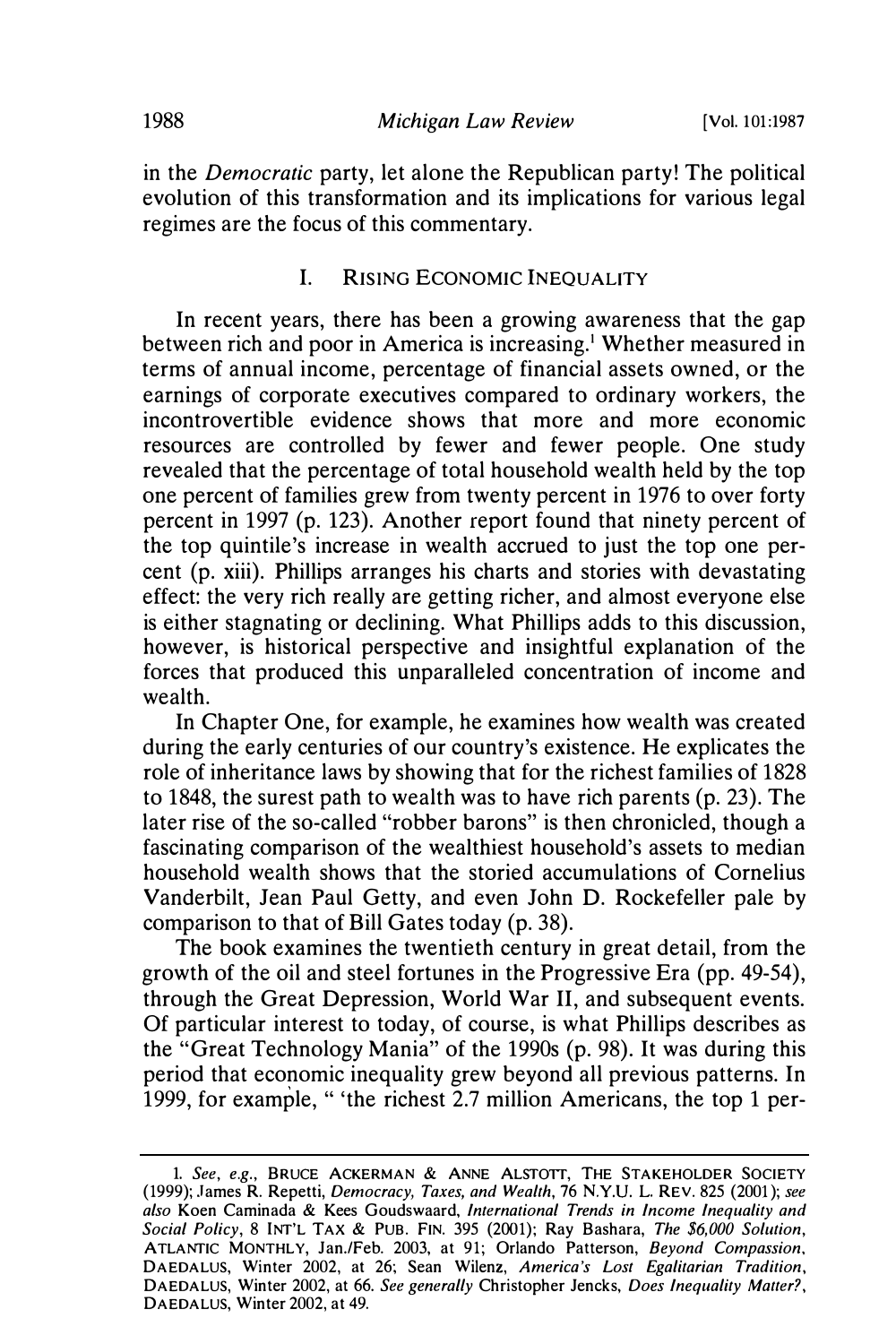cent, will have as many after-tax dollars to spend as the bottom 100 million' " (p. 103). The then-raging stock market was a major factor: "Of the stock market gains between 1989 and 1997, some 86 percent flowed to the top 10 percent of households. Slightly over 42 percent went to the top 1 percent alone" (p. 107).

One of Phillips's most important insights regards the active role of public policy in fostering and maintaining this concentration of wealth. One fascinating chart (pp. 105-06) details the "financial bailouts" during 1980-2000 from the Federal Reserve Board, the U.S. Treasury Department, and various instrumentalities  $-$  like the Resolution Trust Corporation for beleaguered savings and loan companies — that were created in response to specific financial calamities. Clearly, the resulting accumulation of wealth during this period had as much to do with dependence on government largesse as it did on rugged individualism or other nostrums of a merit-based culture centered on risks and rewards.

Phillips proceeds to demolish one major myth of our political economy after another. Far from President John F. Kennedy's hope that "a rising tide lifts all boats," recent U.S. history suggests that the past quarter-century of economic activity bestowed its benefits on only certain boats, specifically on yachts. Thus, after-tax income during 1977-1994 actually declined for the lower three quintiles and increased by only four percent for the next-to-the-highest quintile (p. 137). The real growth was at the top. Even within the top quintile, income growth was skewed to the highest ranked, with the top one percent seeing an increase in after-tax income of seventy-two percent (p. 137). Similarly, despite all the press about America becoming a nation of stockholders, ninety percent of all shares are held by the top ten percent of households (p. 142).

These statistics actually disguise the true fate of America's middle class during this period, which is grimmer than has been generally acknowledged. Phillips points out that middle-class families have maintained their levels of economic well-being only by "sen[ding] new waves of women into the labor markets" (p. 113). As a result, the United States now has "the world's highest ratio of two-income households, with its hidden, de facto tax on time and families" (p. 113). Further comparisons with other Western industrialized countries make the United States look even worse: "[T]he typical American worked 350 hours more per year than the typical European, the equivalent of nine work weeks" (p. 113). And for what? American wage earners have "less pension and health coverage as well as ... the Industrial West's least amount of vacation time, shortest maternity leaves, and shortest average notice of termination" (p. 113; emphasis added).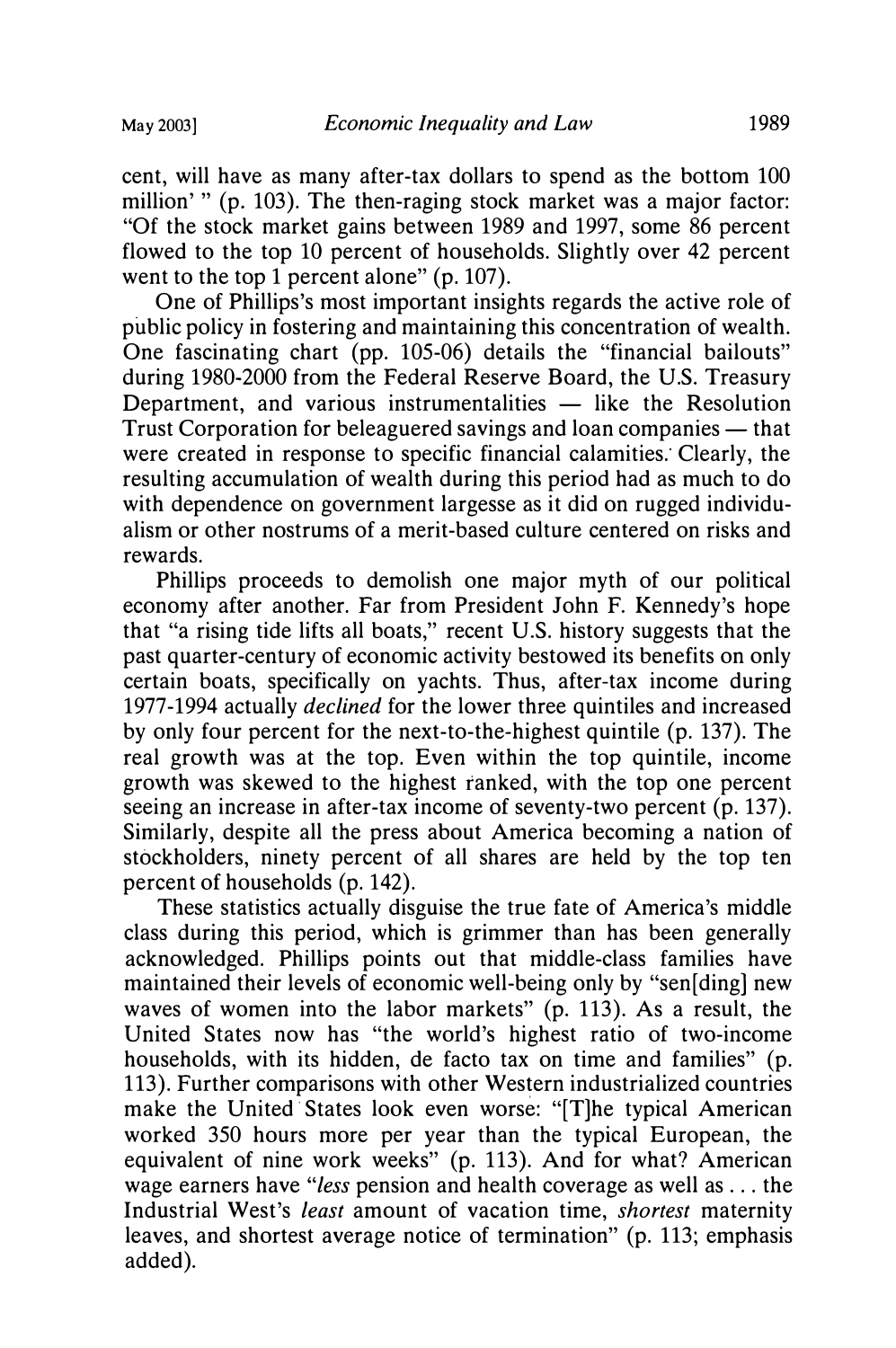This point bears further underscoring. Almost half of American workers have no pension coverage beyond Social Security.<sup>2</sup> When I served as a delegate to the National Summit on Retirement Savings<sup>3</sup> last year, I observed that most of the discussion focused on getting Americans to save more for their retirement. Administration officials enthused about recently enacted legislation that increased the amount that could be saved through various tax-favored savings vehicles, such as so-called  $401(k)$  plans, individual retirement accounts, and the like.<sup>4</sup> But these arrangements miss the essential point that U.S. employers have increasingly reduced their funding of employees' retirement.<sup>5</sup> deferring instead to these voluntary options.

The situation with health-care coverage is even worse. Phillips points out that "only 26 percent of employees in the bottom 10 percent had health insurance provided by their companies" (p. 133). Indeed, eighty-four percent of Americans without health insurance are in families with at least one employed person $\epsilon$  - a situation with no counterpart in any other industrialized democracy. President Bill Clinton tried to address this situation in 1993,<sup>7</sup> but that effort was defeated ignominiously.8 Indeed, some commentators attribute the loss of the Congress by Democrats in 1994, in part, to this attempt at fundamental health-care reform.<sup>9</sup> And this episode occurred during one of the greatest expansions of the U.S. economy! Apparently, a rising tide does not lift all boats.

3. This conference of experts on retirement savings was convened pursuant to 29 U.S.C. § 1 147 (2000).

4. Economic Growth and Tax Relief Reconciliation Act of 2001, Pub. L. No. 107-16, §§ 601(a), 611(d)(l), (e)(2), (f)(2), 115 Stat. 38, 94, 97-99 (amending I.RC. §§ 219 (b)(5),  $402(g)(1)$ ,  $457(e)(15)$ ,  $408(p)(2)$  (1986); codified as amended in scattered sections of I.R.C.).

5. See Dallas L. Salisbury, Current and Emerging Trends in Employee Benefits, in PUBLIC POLICY AND AGING, supra note 2, at 60.

6. PAUL FRONSTIN, EMPLOYEE BENEFIT RES. INST., BRIEF NO. 252, SOURCES OF HEALTH INSURANCE AND. CHARACTERISTICS OF THE UNINSURED: ANALYSIS OF THE MARCH 2002 CURRENT POPULATION SURVEY 11 (2002) (finding that four out of five nonelderly persons with health insurance have employment-based coverage).

7. See Health Security Act, H.R. 3600, S. 1757, 103d Cong.§ 1001 (1993).

8. See generally THEDA SKOCPOL, BOOMERANG: CLINTON'S HEALTH SECURITY EFFORT AND THE TURN AGAINST GOVERNMENT JN U.S. POLITICS (1996).

9. See MICHAEL J. GRAETZ & JERRY L. MASHAW, TRUE SECURITY: RETHINKING AMERICAN SOCIAL INSURANCE 130 (1999).

<sup>2.</sup> See JOINT COMM. ON TAXATION, PRESENT LAW AND BACKGROUND RELATING TO EMPLOYER-SPONSORED DEFINED BENEFIT PLANS (JCX-71-02, 2002), at 28 (stating that fifty-six percent of full-time private-sector employees have an employer-sponsored pension plan). There are significant variations in pension plan coverage among racial groups. See Yung-Ping Chen & Thomas D. Leavitt, The Widening Gap Between White and Minority Pension Coverage, in PUBLIC POLICY AND AGING 82 (2001). Gender differences, in contrast, are virtually nonexistent. See Craig Copeland, Pension Coverage: Examining CPS Data, EBRI NOTES, Sept. 2000, at 1.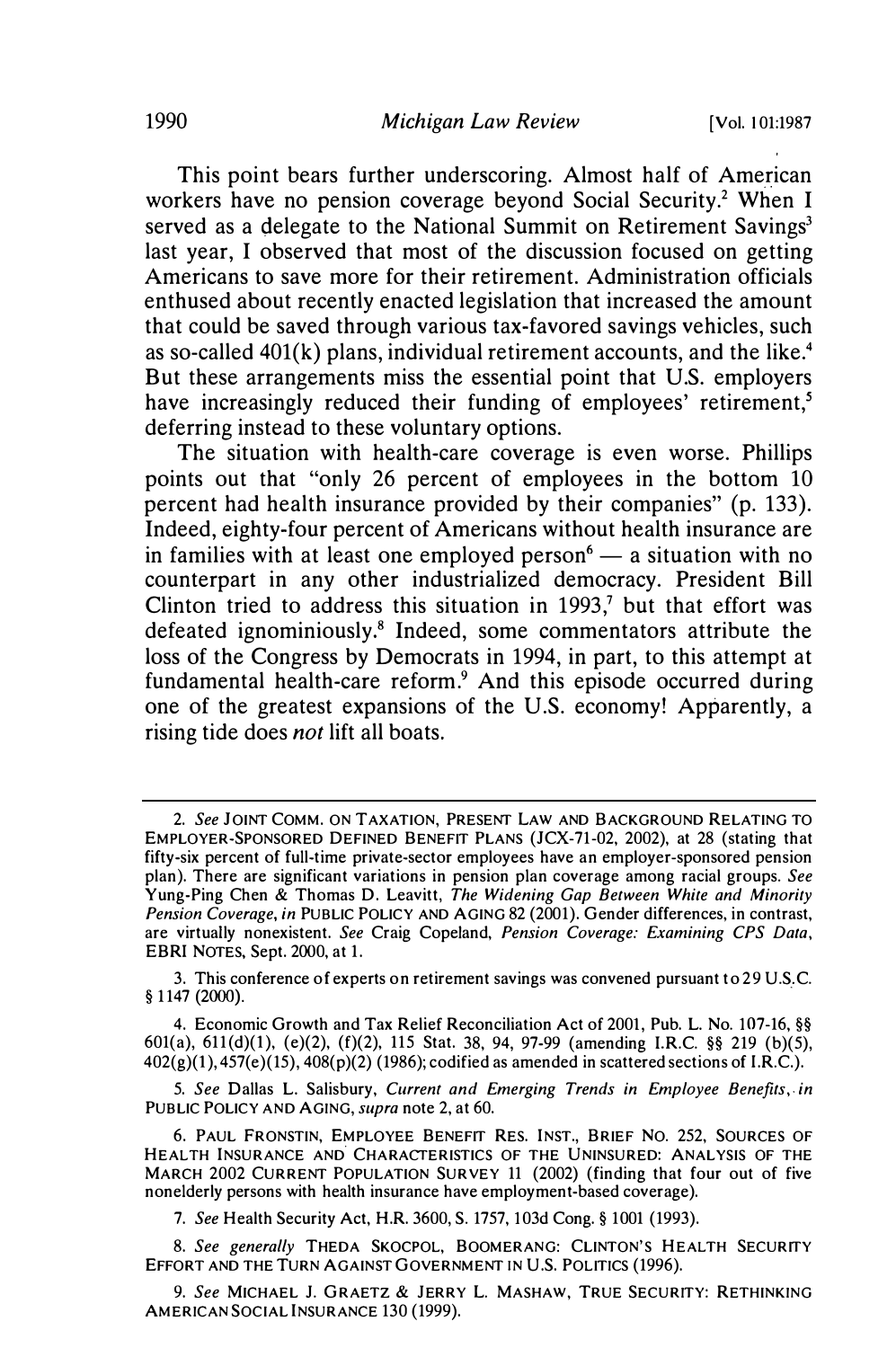Phillips goes on, in an extremely important segment, to rebut the claim that the U.S. situation has a silver lining in the form of lower unemployment (p. 164). This oft-repeated assertion ignores the estimates of up to six million workers who have lost their jobs but who no longer seek employment due to depression, lack of qualifications, and similar reasons. Including this cohort in the ranks of the unemployed boosts the U.S. unemployment rate to European levels, but without the social-services support that accompanies such high unemployment levels overseas (pp. 165, 345).

Phillips then explores the role of governmental policies in shaping these developments. Phillips demonstrates that industry by industry from railroads to radio, from electricity to aircraft, through biotechnology and the Internet  $-$  governmental policies on taxation, franchises and charters, banking, trade regulation, and research funding have played major roles in the creation of vast personal fortunes and concentrated wealth (pp.  $214-48$ ,  $294$ ).

The process then comes full circle when those fortunes are used to finance political campaigns and determine future governmental policies. Phillips traces this cycle adroitly, providing several gems along the way. For example, a compilation of "shared characteristics" of the Gilded Age of the 1870s, the 1920s, and the 1980-1999 period include the following:

1. Conservative politics and ideology ....

2. Skepticism of government  $-$  from laissez-faire to program cuts and deregulation  $-$  and emphasis on markets and the private sector...

4. Replacement of public interest politics by private interest politics, with high levels of corruption.  $\ldots$ 

7. Major economic and corporate restructuring  $-$  repeating merger waves ... leveraged buy-outs, spin-offs et al. ...

11. Concentration of wealth, economic polarization, and rising levels of inequality. (p. 297)

Other gems pertain directly to campaign finance: "Large individual donors" were the single-largest source of money in the 2000 federal election (p. 324); three-quarters of all funds contributed by individuals came from donors in the top one to one-and-one-half percent of income earners (p. 326).

The rationale for, and result of, this bizarre arrangement is best illustrated in a satirical  $-$  but accurate  $-$  advertisement on the website of billionairesforbushorgore.com:

While you may be familiar with stocks and bonds, currency speculation, IPOs and all the rest, there's a new investment arena you should be aware of: legislation. ...

... Don't worry, it's completely legal. With the help of a professional legislation broker (called a Lobbyist), you place your investment (called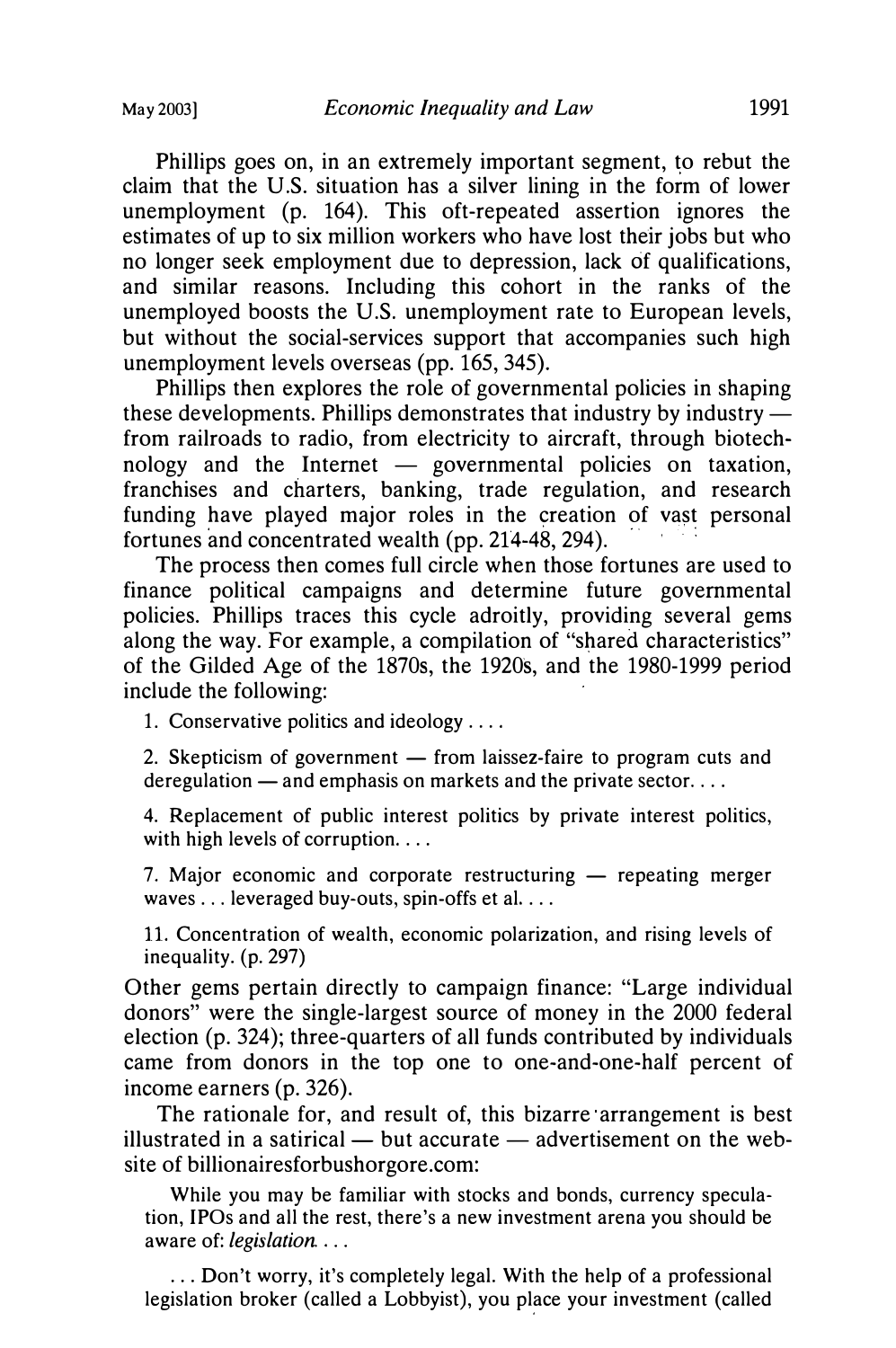a Campaign Contribution) with a carefully selected list of legislation manufacturers (called Members of Congress). These manufacturers then go to work, crafting industry-specific subsidies, inserting tax breaks into the code, extending patents or giving away public property for free.

Just check out these results. The Timber Industry spent \$8 million in campaign contributions to preserve the logging road subsidy, worth \$458 million-the return on their investment was 5,725%. Glaxo Wellcome invested \$1.2 million in campaign contributions to get a 19-month patent extension on Zantac worth \$1 billion—their net return: \$83,333%. The Tobacco Industry spent \$30 million in contributions for a tax break worth \$50 billion—the return on their investment: 167,000%. For a paltry \$5 million in campaign contributions, the Broadcasting Industry was able to secure free digital TV licenses, a give-away of public property worth \$70 billion—that's an incredible 1,400,000% return on their investment. (p. 326)

As this posting suggests, concentrated wealth is able to distort democratic processes for private enrichment, and the amazing aspect of this arrangement is not that public policy is for sale, but rather how cheaply it can be bought!

Among the important myths that Phillips explodes is that the last two decades of American history have been unique. To the contrary, he shows that speculative fever has a long pattern of occurrence and that the end result each time is more concentration of economic opportunity, not less (pp. 366-68). Furthermore, the so-called "democratization" of finance in the age of personal computers had surprisingly little net impact.<sup>10</sup> To be sure, the Internet enabled ordinary Americans to access economic data that was previously the exclusive province of financial elites. And electronic day trading by everyone from teenage truants to Barbara Streisand meant that people were no longer restricted to conventional channels of amassing wealth.

But the end results were largely unchanged. Millions of Americans followed the stock markets, but it profited them not. One study found "that 71 percent of families individually owned no shares or held less than \$2,000 worth" (p. 362). Phillips displays a devastating series of six graphs taken from Barron's magazine but arranges them with the following captions that he wrote:

1) As the stock indexes soared, pumped up by stockbrokers and analysts

2) the price-to-earnings ratio of Nasdaq stocks left sober precedent far behind

3) dwarfing even the excesses of the late 1920's

4) as householders who had abandoned stocks ... were lured back in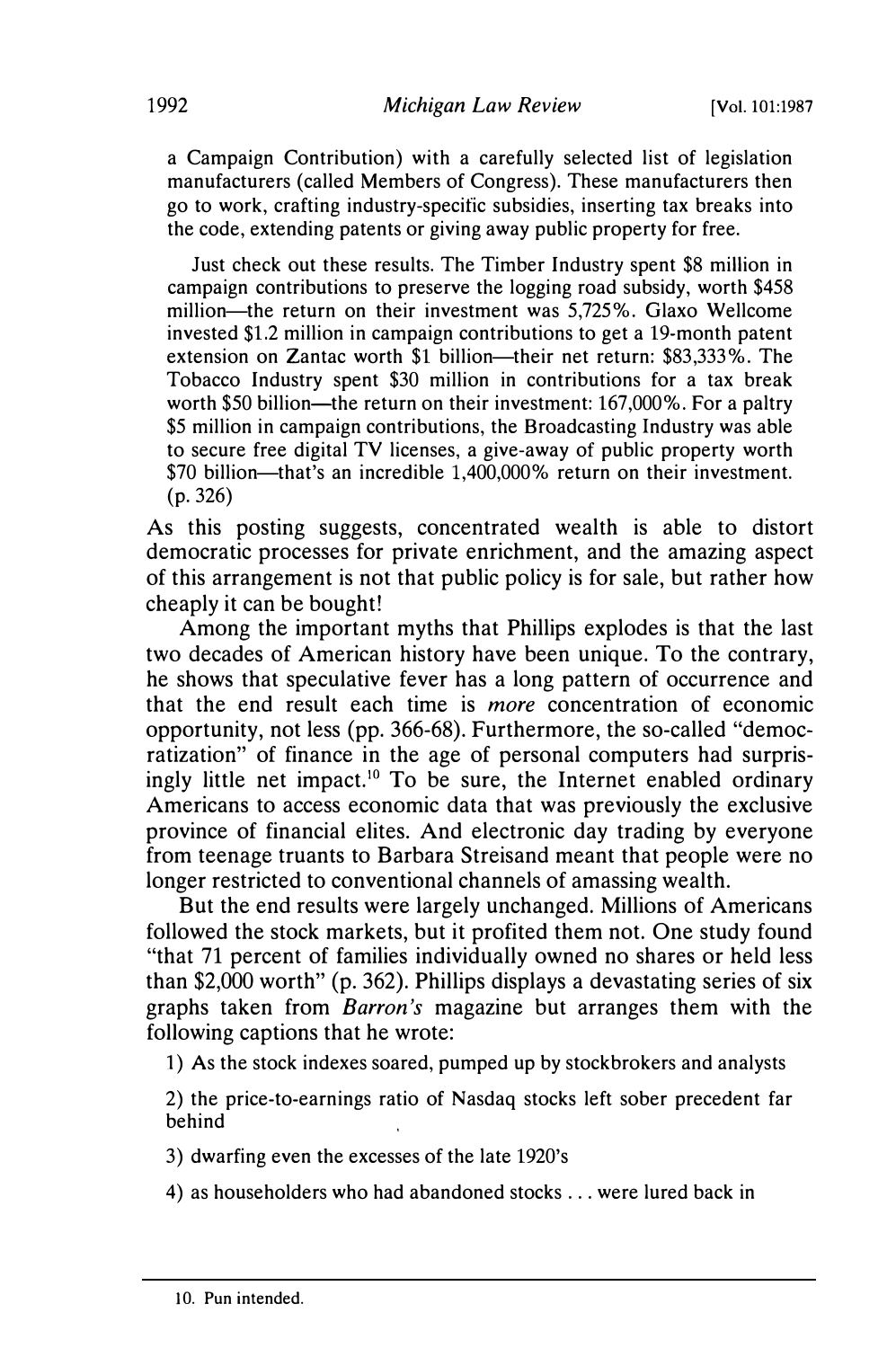5) ... by putting their money in equities [and] by taking on record levels of margin debt

6) while the insiders sold out ....  $(p. 363)$ 

The bottom line: "The history of the United States, in short, is full of money and wealth-related democratizations .... But ... they have not, for more than brief periods or wave crests, notably changed the concentration of wealth in general or the concentration of financial assets in the hands of the top 1 percent" (p. 368). This is an important reality that Americans have not yet begun to comprehend.

#### II. THE ROLE OF LAW

What, then, should law do about this dismal situation? That is where Phillips is notably deficient. He devotes a scant five pages to the U.S. tax system (pp. 218-23), and virtually ignores the one tax directed at accumulations of wealth — namely, the federal estate tax. Nor does he more than casually mention the Social Security statutes or Medicare laws, both of which have enormous potential for ameliorating income disparities of the sort that Phillips documents so compellingly. To be sure, at the very end of the book he notes that "high taxes on the assets, incomes, or consumption patterns of the rich  $-$  or all three  $-$  could be used in the twenty-first century to fund the late twentieth-century promises of entitlements like Social Security and Medicare" (p. 422). At that point, he also makes an oblique reference to inheritance taxation as a tool "to diminish wealth concentration" (p. 422). But no specifics are offered, no current proposals are considered, and no substantive comment is offered on the tax legislation enacted in June  $2001$ ,<sup> $\mu$ </sup> even though the book was not completed until January of 2002 (p. viii).

This Part takes Phillips's critique seriously and considers various legal developments from the standpoint of their likely impact on America's economic inequality. This analysis begins with the tax legislation previously mentioned and proceeds to health care and Social Security.

## A. Tax Act of 2001

The first major legislative enactment of the new Bush Administration was the so-called Economic Growth and Tax Relief Reconciliation Act of 2001 ("2001 Tax Act").<sup>12</sup> Its myriad provisions may yet have some impact on "economic growth," but they have

<sup>11.</sup> Economic Growth and Tax Relief Reconciliation Act of 2001, Pub. L. No. 107-16, 115 Stat. 38 (codified as amended in scattered sections of l.R.C.).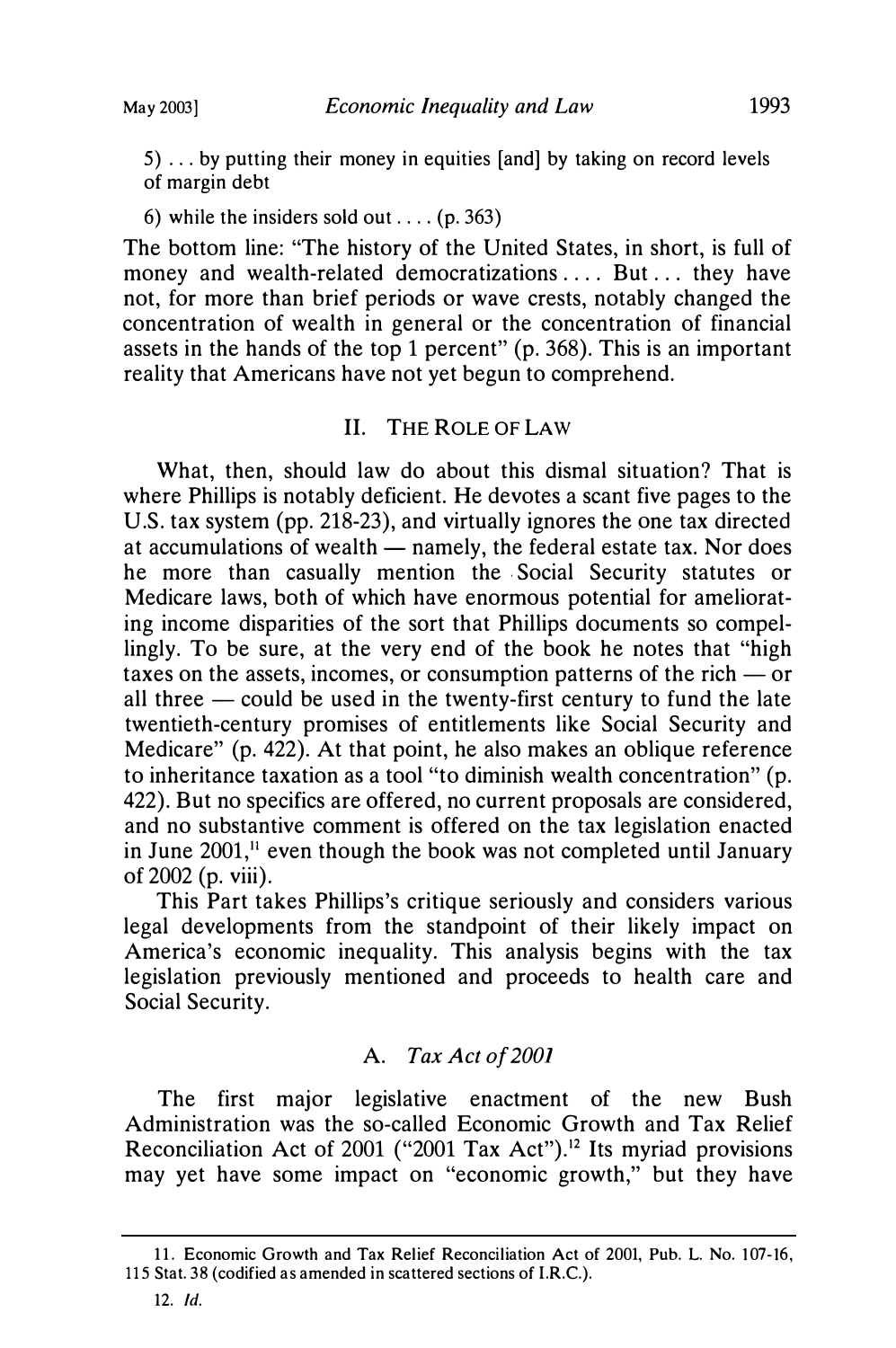already provided "tax relief" to millions of American taxpayers. In terms of addressing economic inequality, however, this legislation could hardly have been more poorly designed. This Section focuses on only three of its major provisions  $-$  namely, those with the greatest impact on the issues addressed in Wealth and Democracy.

#### 1. Estate Tax Repeal

No part of the 2001 Tax Act better encapsulates the insouciance with which its proponents regard Phillips's concerns than the repeal of the federal estate tax.<sup>13</sup> To be sure, repeal does not take place until the year 2010 and then for only one year,<sup>14</sup> but those qualifications were required by congressional budgetary constraints. The law's message is clear nonetheless: the federal estate tax is irredeemably offensive to the notion that wealth should be accumulated and transferred to succeeding generations without governmental interference of any kind.

Although the estate tax has not been a terribly effective deterrent to dynastic accumulations of wealth, it makes an effort in that direction. Thus, it falls only on estates of fewer than two percent of decedents.<sup>15</sup> Moreover, that limited level of coverage was *before* the estate-tax exemption was increased by forty-eight percent, to one million dollars, in 2002.<sup>16</sup> This substantial increase was possible fiscally because the resulting revenue loss was relatively small, further testament to the extraordinary concentration of wealth in America that Phillips documents in his book. The real money is in large estates: in fact, more than half of the revenue generated by the estate tax comes from estates of more than five million dollars,<sup>17</sup> even though they represent a tiny fraction of decedents.

In any case, the estate tax has never been as onerous an exaction as its opponents have contended. Annual gifts of eleven thousand dollars

<sup>13.</sup> l.R.C. § 2210 (2000) (codifying§ 501(a) of the 2001 Tax Act). See generally Sanford J. Schlesinger & Dana L. Mark, The Economic Growth and Tax Relief Reconciliation Act of 2001: Title V, J. RETIREMENT PLAN., July-Aug. 2001, at 42.

<sup>14.</sup> l.R.C. § 2210(a) (2000) (added by Economic Growth and Tax Relief Reconciliation Act of 2001, Pub. L. No. 107-16, § 501(a), 115 Stat. 38, 69) (repeal after 2009); id. at§ 901(a), 1 15 Stat. at 150 (reinstatement after 2010).

<sup>15.</sup> See Jacob M. Schlesinger & Nicholas Kulish, Will Power: As Paper Millionaires Multiply, Estate Tax Takes a Public Beating  $-$  The Long Economic Boom Eases Many Misgivings About Inherited Wealth - Gates Trumps Rockefellers, WALL ST. J., July 13, 2000, at Al.

<sup>16.</sup> l.R.C. § 2010(c) (2000) (estate tax exemption of \$675,000); id., amended by Economic Growth and Tax Relief Reconciliation Act of 2001, Pub. L. No. 107-16, § 521, 115 Stat. 38, 71 (exemption of \$1,000,000 in 2003).

<sup>17.</sup> Computation done by author using data in Lynn Asinof, Heirs' Gains May Mean Losses for 'Avoidance' Industries, WALL ST. J., Feb. 26, 2001, at Cl.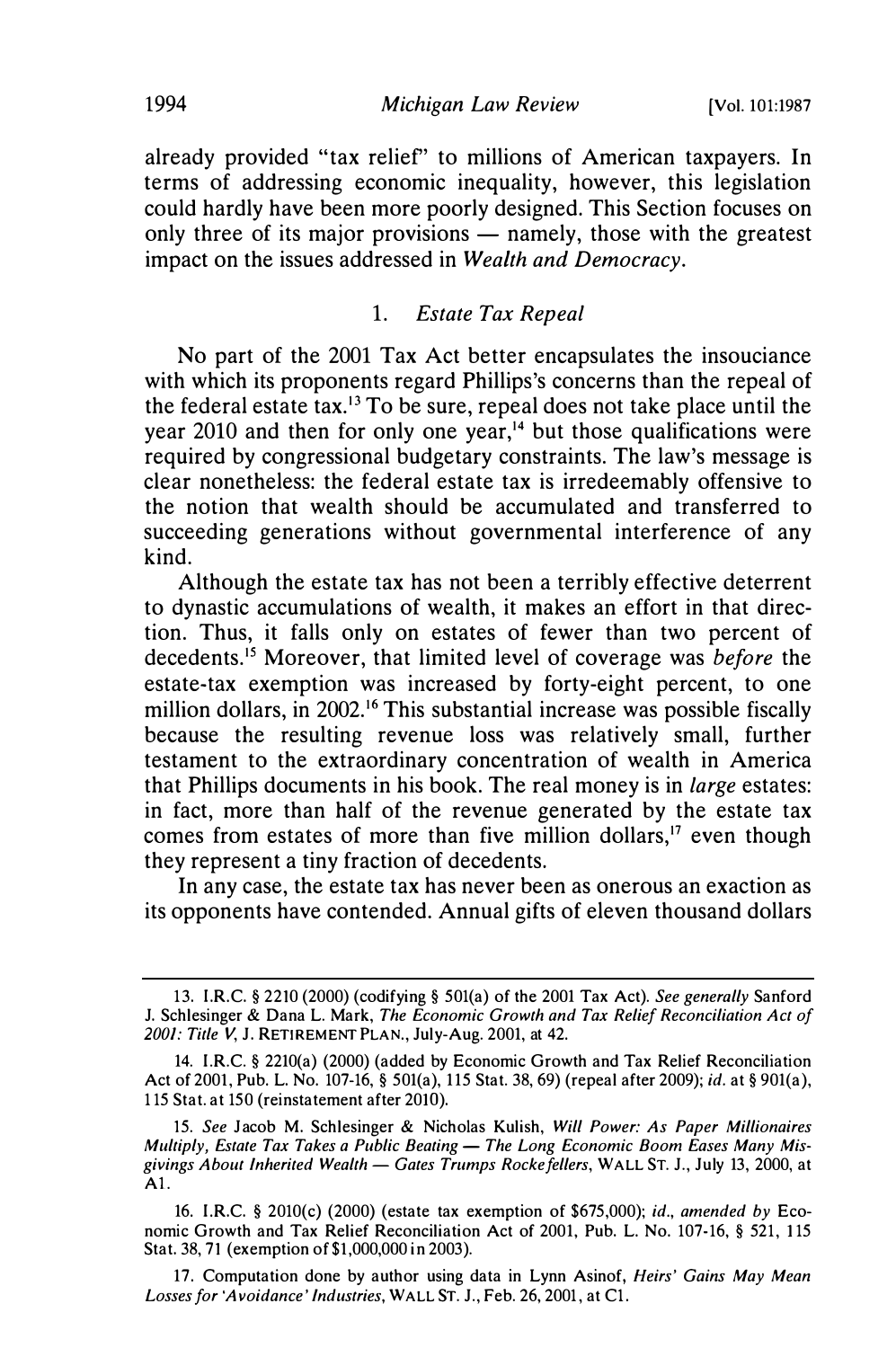per beneficiary can reduce a person's taxable estate considerably. 18 And if the property owner is married, $19$  she may double these amounts each year  $-$  again *per beneficiary*  $-$  with zero tax consequences. Furthermore, any amount left to a surviving spouse bears no estate tax whatsoever, regardless of amount.<sup>20</sup> This generous provision, which would enable Bill Gates to leave all of his billions to his wife Melinda without owing any estate tax, is not a new tax gimmick  $-$  it has been the law since  $1981<sup>21</sup>$ 

Other provisions also existed prior to 2001 that dramatically reduce, if not eliminate, the estate tax on family businesses and farms.<sup>22</sup> For example, estate taxes due can be paid over a period of fourteen years, with interest-only payments for the first four years.<sup>23</sup> This is hardly the sort of calamity portrayed by the estate-tax repealers when they cry that "you shouldn't have to meet the undertaker and the taxman on the same day." Even in 1977, Professor George Cooper described the estate tax as a "voluntary tax," because it had so many escape hatches and acknowledged loopholes.<sup>24</sup> Nonetheless, opponents of the estate tax successfully engineered its repeal in 2001 and continue their efforts to make this repeal permanent.<sup>25</sup>

As I have indicated elsewhere,<sup>26</sup> the estate tax was vulnerable to attack because its exemption amount had not kept up with the growth of the U.S. economy. Perhaps an exemption of nine million dollars  $$ the approximate relative value of the estate tax's original exemption

19. I.RC. § 2513(a)(l) (2000). See generally DAVID WESTFALL & GEORGE P. MAIR, ESTATE PLANNING LAW AND TAXATION  $\P$  9.04[2][a][ii] (4th ed. 2001).

20. I.RC. § 2056(a) (2000).

21. Economic Recovery Tax Act of 1981, Pub. L. No. 97-34, § 403(a), 95 Stat. 301 (codified as amended at I.R.C.  $\S$  2056(a) (2000)).

22. See I.RC. §§ 2032A, 2057 (2000) (stating special valuation rules for farms and business real estate and special deduction fot "qualified family-owned business interests").

23. See I.RC.§ 6166(a) (2000). This payment schedule applies if at least thirty-five percent of an estate's value consists of closely held business interests. § 6166 (a)(1), (b)(1). Otherwise, the estate tax is due nine months after the decedent's death. § 6075(a). See generally WESTFALL & MAIR, supra note 19, at  $\P$  7.04.

24. George Cooper, A Voluntary Tax? New Perspectives on Sophisticated Estate Tax Avoidance, 77 COLUM. L. REV. 161, 161 (1977); see also William M. VanDenburgh & Philip J. Harmelink, Estate Tax Planning Implications After the 2002 Mid-Term Elections, TAXES, Jan. 2003, at 53, 56 ("Currently, through a variety of devices, extremely large estates (say \$50-100 million or more) can effectively plan around estate taxes.").

25. See Permanent Death Tax Repeal Act of 2002, H.R. 2143, 107th Cong. (2002).

26. Richard L. Kaplan, Crowding Out: Estate Tax Reform and the Elder Law Policy Agenda, 10 ELDER L.J. 15 (2002). .

<sup>18.</sup> I.R.C. § 2503(b)(1) (2000), amended by Rev. Proc. 2002-70, 2002-46 I.R.B. 845, § 3.24.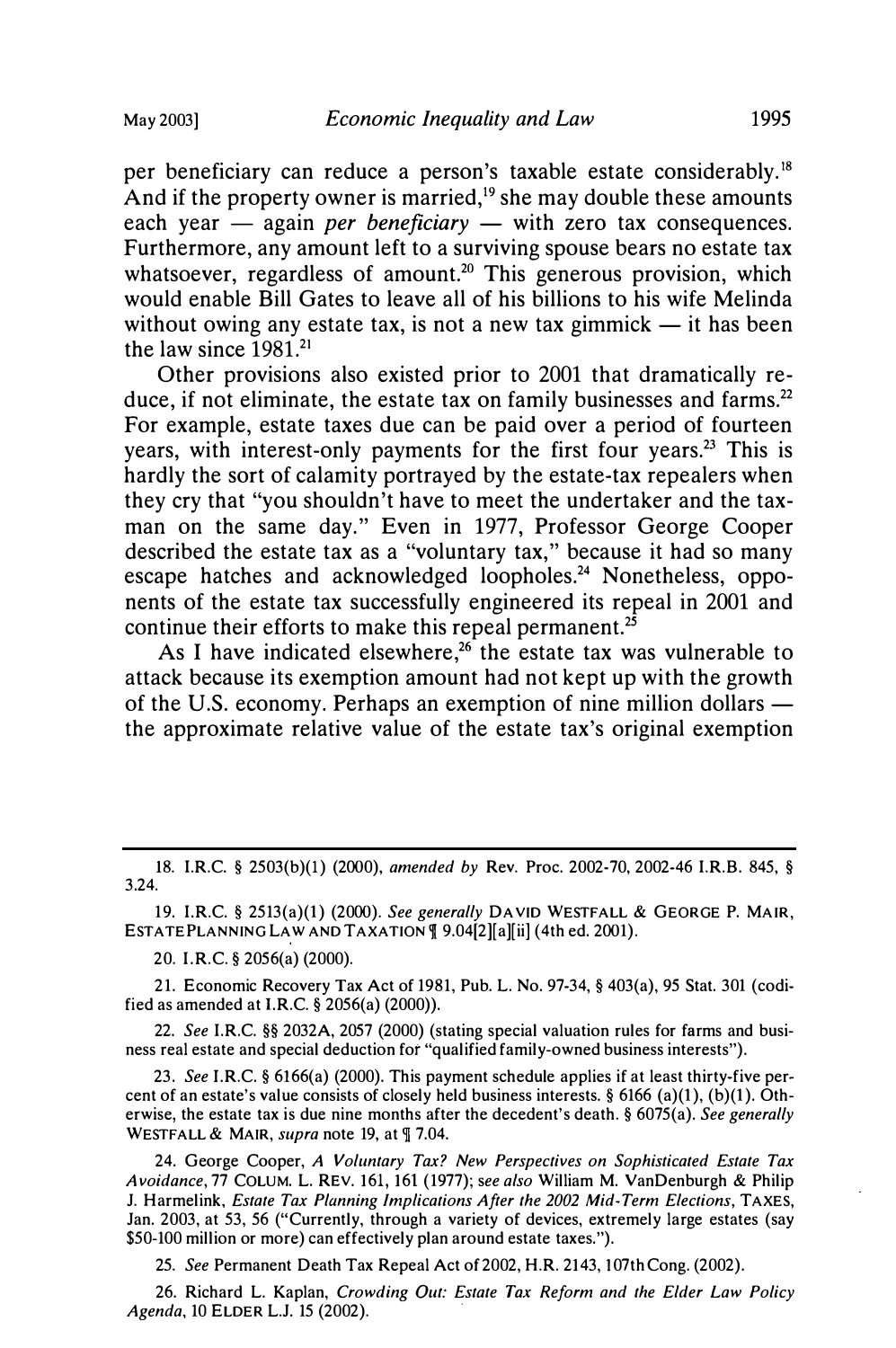amount<sup>27</sup> - would have forestalled the repeal effort, but perhaps not. This repeal effort, after all, is a perfect example of what Phillips describes as the interaction of concentrated wealth and democratic processes: a tax that is imposed on the very wealthiest of decedents is targeted for repeal, because that is the same segment of the population that provides the bulk of political campaign financing. And both major political parties joined in the repeal effort, because they feed at the same campaign financing trough, validating Ralph Nader's pithy characterization that the Democratic and Republican parties " 'have morphed together into one corporate party with two heads wearing different make-up' " (p. 320).

#### 2. Retirement Savings Incentives

The 2001 Tax Act increased the amount that working Americans can contribute to special tax-favored savings accounts that are intended to fund their retirement.<sup>28</sup> Elsewhere,<sup>29</sup> I analyzed the most ubiquitous of these arrangements  $-$  the individual retirement account, or  $IRA^{30}$  — and concluded that major structural defects exist that mitigate against its presumed role in providing retirement income to retired Americans. But there is no doubt that these accounts represent attractive vehicles for channeling retirement-oriented savings. By boosting the maximum contribution thresholds, $31$  therefore, the 2001 Tax Act seems to empower nonwealthy Americans to accumulate wealth for themselves, no?

<sup>28.</sup> See Economic Growth and Tax Relief Reconciliation Act of 2001, Pub. L. No. 107- 16, §§ 601(a), 611(d)(1), (e)(2), (f)(2), 115 Stat. 38, 94, 97-99 (amending I.R.C. §§ 219 (b)(5),  $402(g)(1)$ ,  $457(e)(15)$ ,  $408(p)(2)$  (1986)). The maximum contribution limits are increased according to different schedules for the various types of retirement-oriented accounts as follows:

|      | Individual<br>Retirement<br>Accounts | <b>Salary Reduction Plans</b><br>Under § $401(k)$ , |               |
|------|--------------------------------------|-----------------------------------------------------|---------------|
| Year |                                      | \$403(b), \$457                                     | <b>SIMPLE</b> |
| 2002 | \$3,000                              | \$11,000                                            | \$7,000       |
| 2003 | \$3,000                              | \$12,000                                            | \$8,000       |
| 2004 | \$3,000                              | \$13,000                                            | \$9,000       |
| 2005 | \$4,000                              | \$14,000                                            | \$10,000      |
| 2006 | \$4,000                              | \$15,000                                            | Indexed       |
| 2007 | \$4,000                              | Indexed                                             | Indexed       |
| 2008 | \$5,000                              | Indexed                                             | Indexed       |

29. Richard L. Kaplan, Retirement Funding and the Curious Evolution of Individual Retirement Accounts, 7 ELDER L.J. 283 (1999).

31. See supra note 28.

<sup>27.</sup> Id. at 20 (citing GARY ROBBINS & ALDONA ROBBINS, INST. FOR POLICY INNOVATION, THE CASE FOR BURYING THE ESTATE TAX 8 (1999) (finding that the equivalent amount in 1998 was \$8,845,267)).

<sup>30.</sup> I.R.C. § 408 (2000).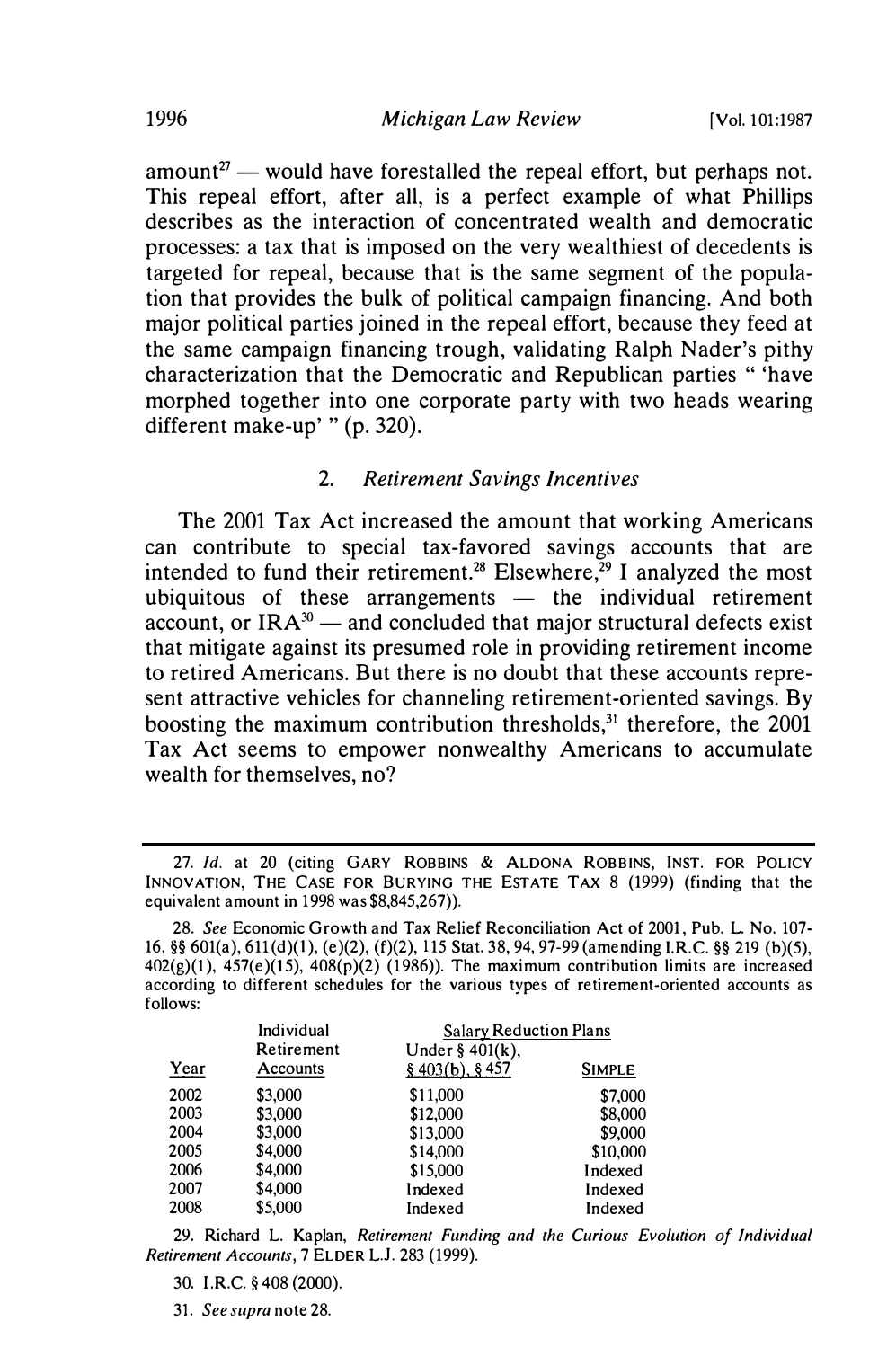The ugly truth is that most eligible taxpayers were not contributing the maximum allowable before the law was changed. Indeed, one study by the U.S. Treasury Department's Office of Tax Analysis revealed that only four percent of eligible taxpayers contributed the maximum amount of two thousand dollars to their IRAs.<sup>32</sup> Who, then, is likely to benefit as this threshold was raised to three thousand dollars in 2002, on its way up to five thousand dollars in  $2008$ ?<sup>33</sup> Obviously, only that elite group of IRA contributors who were contributing the maximum amount previously, and probably only a portion of that group, in fact.

The reasons for this lack of broader utilization of retirement savings vehicles are varied, and these reasons are not confined to IRAs. For example, even when employers set up retirement savings plans at work — typically,  $401(k)$  plans — and arrange for automatic payroll deductions to fund these accounts, many employees do not participate,<sup>34</sup> or fail to fund their accounts to the maximum allowed prior to the 2001 Tax Act.<sup>35</sup> And if an employee did not put ten thousand five hundred dollars<sup>36</sup> into her  $401(\hat{k})$  plan in 2001, will she really put twelve thousand dollars into her plan in 2003?<sup>37</sup> Get real!

The move to increase retirement savings plan limits, moreover, ignored the biggest impediment to full funding of these accounts  $$ namely, the stagnating incomes of the nonwealthy, one of the major themes in Phillips's book. An analysis by the Congressional Budget Office in 2001 revealed that after-tax income in inflation-adjusted

33. l.R.C. § 219(b)(5)(A) (2000), amended by Economic Growth and Tax Relief Reconciliation Act of 2001, Pub. L. No. 107-16, § 601(a), 1 15 Stat. 38, 94.

34. See David Joulfaian & David Richardson, Who Takes Advantage of Tax-Deferred Saving Programs? Evidence from Federal Income Tax Data, 54 NAT'L TAX J. 669 (2001).

36. I.R.S. Notice 2000-66, 2000-2 C.B. 600.

37. I.R.C. §  $402(g)(1)(A)$  (2000), amended by Economic Growth and Tax Relief Reconciliation Act of 2001, Pub. L. No. 107-16, § 61l(d)(l), 115 Stat. 38, 97-98.

<sup>32.</sup> See PETER ORSZAG & JONATHAN ORSZAG, WOULD RAISING IRA CONTRIBUTION LIMITS BOLSTER RETIREMENT SECURITY FOR LOWER- AND MIDDLE-INCOME FAMILIES OR Is THERE A BETTER WAY?, 2000 CENTER ON BUDGET & POLICY PRIORITIES 1 (citing ROBERT CARROLL, OFFICE OF TAX ANALYSIS, U.S. DEP'T OF THE TREASURY, IRAS AND THE TAX REFORM ACT OF 1997 (Jan. 2000)), available at http://www.cbpp.org/4-12- 00tax2.pdf; see also U.S. GEN. ACCOUNTING OFFICE, GAO-01-846, PRIVATE PENSIONS: ISSUES OF COVERAGE AND INCREASING CONTRIBUTION LIMITS FOR DEFINED CONTRIBUTION PLANS 14-15 (2001) (stating that approximately eight percent of pension plan participants would benefit from increased contribution limits).

<sup>35.</sup> See U.S. GEN. ACCOUNTING OFFICE, GAO/HEHS-98-5, 401(K) PENSION PLANS: LOAN PROVISIONS ENHANCE PARTICIPATION BUT MAY AFFECT INCOME SECURITY FOR SOME 3 (1997) (finding an average contribution rate of 7% of salary). During the survey period, the maximum contribution rate was 20%. EMJAY CORP., 401(K) ANSWER BOOK 8-14 (2000); see also SARAH HOLDEN & JACK VANDERHEI, EMPLOYEE BENEFIT RESEARCH INST., BRIEF NO. 238, CONTRIBUTION BEHAVIOR OF 401(K) PLAN PARTICIPANTS (2001) (finding a 6.8% contribution rate using 1999 data); David Cay Johnson,  $401(k)$  Changes Go Unheeded, N.Y. TIMES, Dec. 19, 2001, at C18 (reporting that only 11% of 401(k) participants made the maximum allowable contribution in 1999).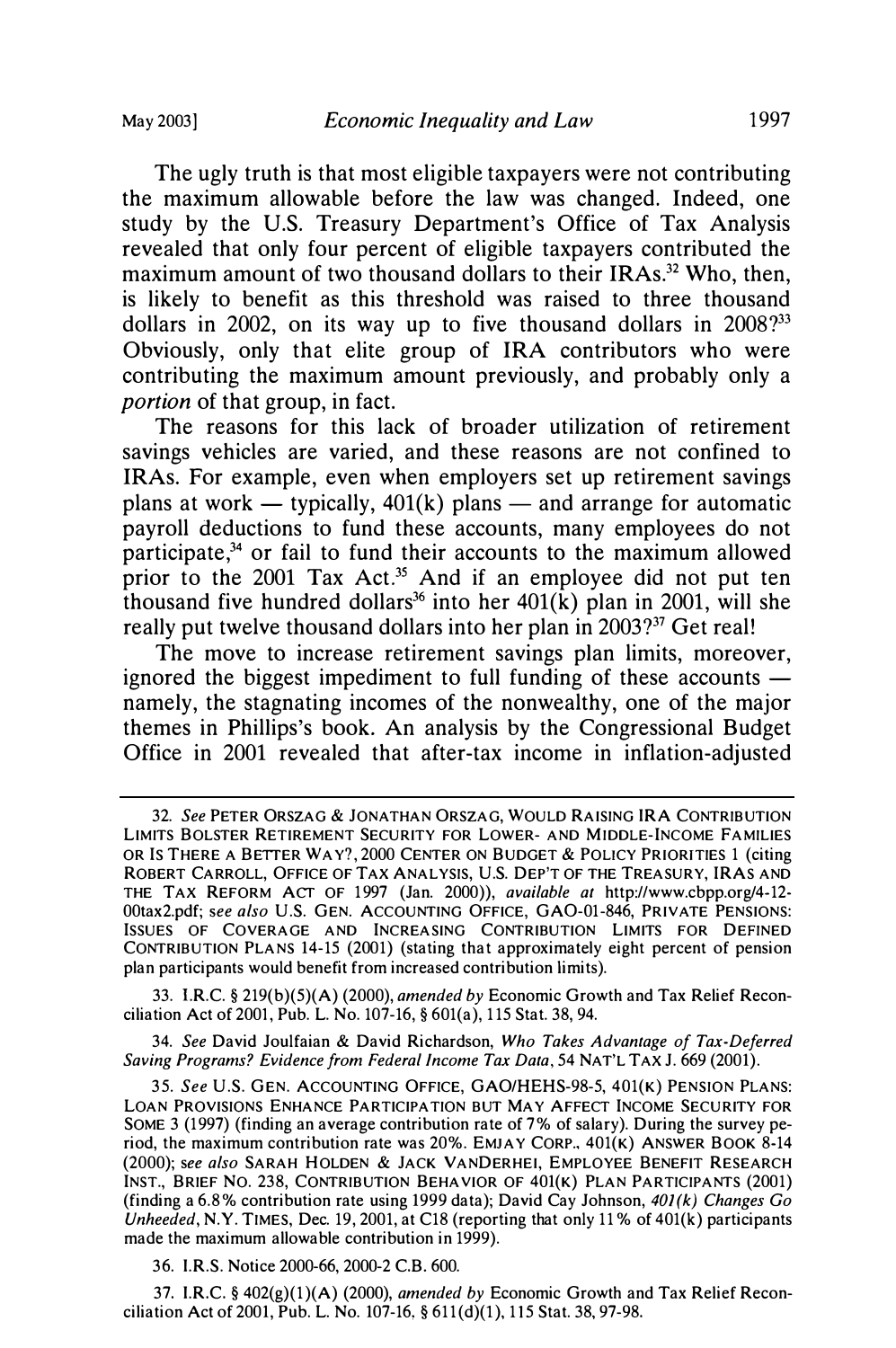dollars had actually *declined* for the lowest twenty percent of U.S. households from 1979 to 1997, and that the middle quintile had an increase of less than five percent over this period, to slightly more than thirty-three thousand dollars (p. 396). By contrast, income of the top one percent had increased by more than two hundred and fifty percent (p. 396). For most Americans, in other words, increasing the limits on retirement savings contributions is an empty gesture. They simply cannot afford to set aside even the old limit!

Even worse, legislation boosting retirement-account limits distracts attention from a fundamental source of economic inequality  $$ namely, the lack of employer-provided pension coverage for an increasing proportion of nonwealthy Americans.<sup>38</sup> First, the professionally managed "defined benefit" pension plan was phased out in favor of "defined contribution" plans<sup>39</sup> that put all of the control  $$ and all of the risk of investment failure  $-$  into the hands of individual employees.40 Then, the "defined contribution" plan morphed into salary reduction plans  $-$  401(k)s, 403(b), 457, and the like  $-$  to which employers provided only matching contributions,<sup>41</sup> and often not even that.<sup>42</sup> The increased risk of these plans was then augmented most dangerously when employer stock became their principal investment, as is often the case, $43$  even after the Enron debacle and similar calamities.

The end result of these changes is that the retirement income of nonwealthy Americans is more precarious than ever before. The widespread decimation of 401(k) plans has only recently awakened most Americans to the very real dangers that these plans present. And what is the Bush Administration's response? Revise pension laws to encourage defined benefit plans? Mandate matching contributions to salary-reduction arrangements? Limit or restrict employer stock in  $401(k)$  plans? Try boosting the amount that the wealthiest employees

40. *See* Lawrence A. Frolik & Richard L. Kaplan, Elder Law in a Nutshell 357 (3d ed. 2003).

41. See EMJAY CORP., supra note 35, at 2-7 (stating that seventy-one percent of  $401(k)$ ) plans surveyed have matching contributions).

42. See CINDY HOUNSELL ET AL., WOMEN'S INST. FOR A SECURE RETIREMENT, YOUR FUTURE PAYCHECK: WHAT WOMEN NEED TO KNOW ABOUT PAY, SOCIAL SECURITY, PENSIONS, SAVINGS AND INVESTMENTS 26 (2002); EMJAY CORP., supra note 35, at 2-7.

<sup>38.</sup> See Richard L. Kaplan, Enron, Pension Policy and Social Security Privatization, 46 ARIZ. L. REV. (forthcoming 2004).

<sup>39.</sup> See JOINT COMM. ON TAXATION, PRESENT LAW AND BACKGROUND RELATING TO EMPLOYER-SPONSORED DEFINED BENEFIT PLANS (JCX-71-02, 2002), at 31; see also CRAIG COPLAND & JACK VANDERHEI, EMPLOYEE BENEFIT RES. INST., BRIEF NO. 223, PERSONAL ACCOUNT RETIREMENT PLANS: AN ANALYSIS OF THE SURVEY OF CONSUMER FINANCES 7-8 (2000).

<sup>43.</sup> See Daniel Kadlec, Time Bomb: 401(k)s Stuffed With Employer Stock Are a National Calamity, TIME, Mar. 5, 2001, at 84; Ellen E. Schultz, Employers Fight Limits on Firm's Stock in 401(k)s, WALL ST. J., Dec. 21, 2001, at C1.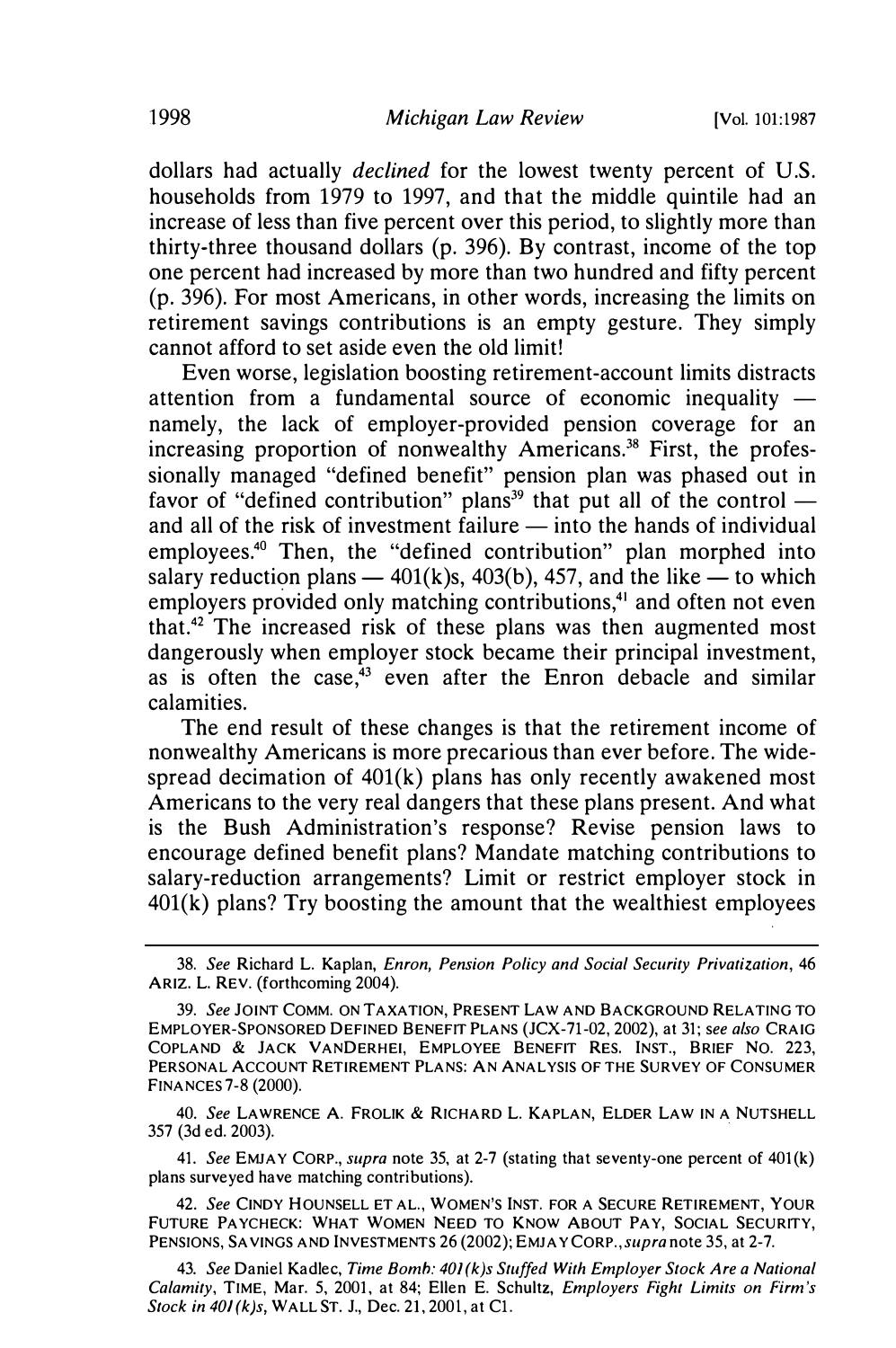may contribute to their retirement accounts. A good idea for those employees, to be sure, but one that can only exacerbate the economic inequality that retirement plans currently represent.

#### 3. Education Incentives

The 2001 Tax Act created several distinct incentives for funding the costs of higher education, but most of these provisions are of limited significance.<sup>44</sup> For example, the maximum contribution to a Coverdell Education Savings Account was increased from five hundred dollars to two thousand dollars per year.<sup>45</sup> Nice, but not likely to have a serious impact on the disparity in economic resources facing the next generation of college attendees.

One change, however, has far greater significance: the complete exemption of certain college-savings plans from federal income taxation.46 These plans, colloquially styled 529 plans because of the Internal Revenue Code section that sets forth their essential features, enable taxpayers to set up special accounts for college tuition as well as the related room and board expenses.<sup>47</sup> The plans are nominally fashioned by state law, so the specifics vary among jurisdictions.<sup>48</sup> But their most fundamental appeal is a function of federal law: all investment income and capital gains derived by the plans are exempt from federal income tax, if the funds are used for the costs of higher education.49 In addition, there is typically no time limit during which the funds must be so used, unlike Coverdell Education Savings Accounts, which require distributions by the time the named beneficiary reaches thirty years of age.<sup>50</sup>

These accounts existed prior to 2001, but they lacked tax exemption. Instead, the income tax was deferred until the student applied the funds towards college expenses, and then the tax was imposed at the student's presumably low income-tax rate.<sup>51</sup> This arrangement was

47. See Kaplan, Funding a Grandchild's College Education, supra note 44, at 22.

48. See http://www.savingforcollege.com (last visited Jan. 2, 2003) (offering state-bystate compilation of available plans and their salient features).

49. I.RC. § 529(c)(3)(B)(i) (West Supp. 2002). Many states exempt this income from their income taxes as well. See http://www.savingforcollege.com (last visited Jan. 2, 2003).

50. See I.R.C. § 530(b)(1)(E) (2000) (treating any unused balance as distributed when the account beneficiary becomes thirty years old).

51. See Kaplan, Funding a Grandchild's College Education, supra note 44, at 20-21.

<sup>44.</sup> See generally Richard L. Kaplan, Funding a Grandchild's College Education, 1. RETIREMENT PLAN. , Sept.-Oct. 2001, at 15 [hereinafter Kaplan, Funding a Grandchild's College Education].

<sup>45.</sup> Economic Growth and Tax Relief Reconciliation Act of 2001, Pub. L. No. 107-16, § 40l(a)(l), 115 Stat. 38, 57 (amending I.RC.§ 530(b)(l)(A)(iii) (2000)).

<sup>46.</sup> Economic Growth and Tax Relief Reconciliation Act of 2001, Pub. L. No. 107-16, § 402(b)(l), 115 Stat. 38, 61 (amending I.RC.§ 529(c)(3)(B)(i) (2000)).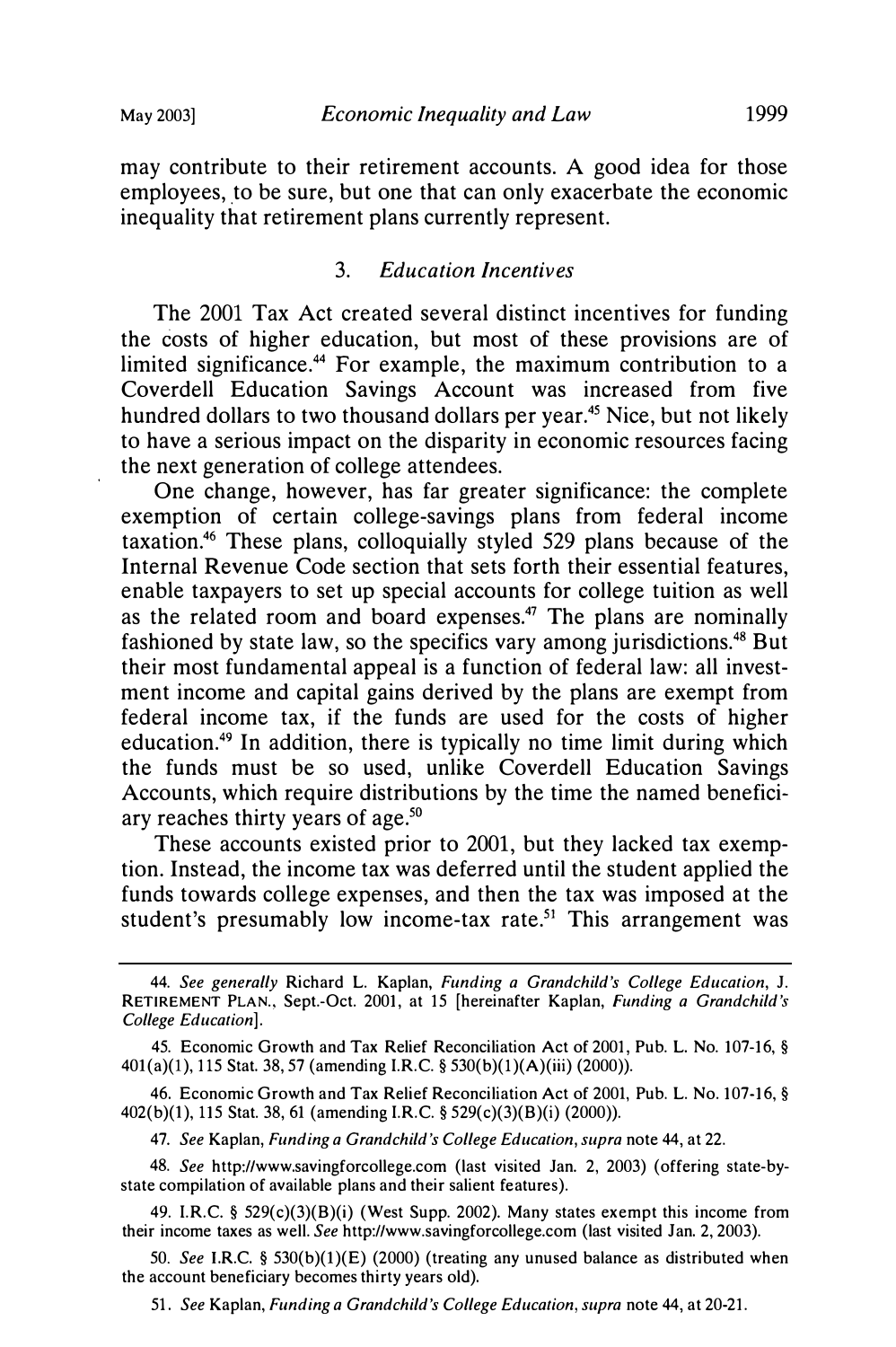certainly appealing, but the 2001 Tax Act made the deal that much sweeter by exempting the plans' investment income and profits from taxation entirely.<sup>52</sup> As a result of this change, the investment companies that operate these plans went into advertising overdrive, and states that had not previously authorized such plans hastily did so.

From the standpoint of economic inequality, which is the focus of Phillips's book, after all, why are these plans counterproductive? Simply because they allow wealthy taxpayers to move substantial sums off the tax rolls for the benefit of their privileged progeny. While states set the maximum amount that can be contributed to their 529 plans, these limits often exceed a quarter of a million dollars per  $n$ amed beneficiary.<sup>53</sup> While most plans have low minimumcontribution levels, $54$  the real benefit is obtained by those who are able to fund these plans up to the maximum allowable by law. And at a time when access to higher education is increasingly becoming the ticket to economic opportunity,<sup>55</sup> the complete tax exemption of 529 plans exacerbates existing income and wealth inequalities and operates to perpetuate these disparities into succeeding generations.

#### B. Health Care

Fewer issues are more central to physical and financial well-being than health care, in particular who will pay for health-care expenses. For that reason, most modem societies provide some mechanism to ensure that health-care financing does not become a source of economic inequality. Not so the United States. Among the various aspects of this critical subject, this Section considers only two  $-$  health insurance and long-term care.

#### 1. Health Insurance

Most health insurance in the United States is provided to nonelderly persons as a feature of their employment.<sup>56</sup> But recent

<sup>52.</sup> See Economic Growth and Tax Relief Reconciliation Act of 2001, Pub. L. No. 107- 16, § 402(b)(l), 115 Stat. 38, 61 (amending l.R.C. § 529(c)(3)(B)(i) (2000)).

<sup>53.</sup> See http://www.savingforcollege.com (last visited Jan. 2, 2003) (stating that plans allowing contributions of \$250,000 or more include those of Alabama, Alaska, Delaware, the District of Columbia, Florida, Nebraska, Nevada, New Hampshire, New Mexico, North Carolina, North Dakota, Oregon, Pennsylvania, Rhode Island, South Carolina, Texas, Utah, Virginia, and West Virginia). The limit in South Dakota is \$305,000. Id.

<sup>54.</sup> See http://www.savingforcollege.com (last visited Jan. 2, 2003) (\$25-\$50 per beneficiary, often less with automatic-contribution arrangements).

<sup>55.</sup> See generally ACKERMAN & ALSTOTT, supra note 1.

<sup>56.</sup> FRONSTIN, supra note 6, at 4 (stating that four out of five nonelderly persons with health insurance have employment-based coverage). Older Americans generally receive health insurance through the federal government's Medicare program. See 42 U.S.C. § 1395c(l) (2000).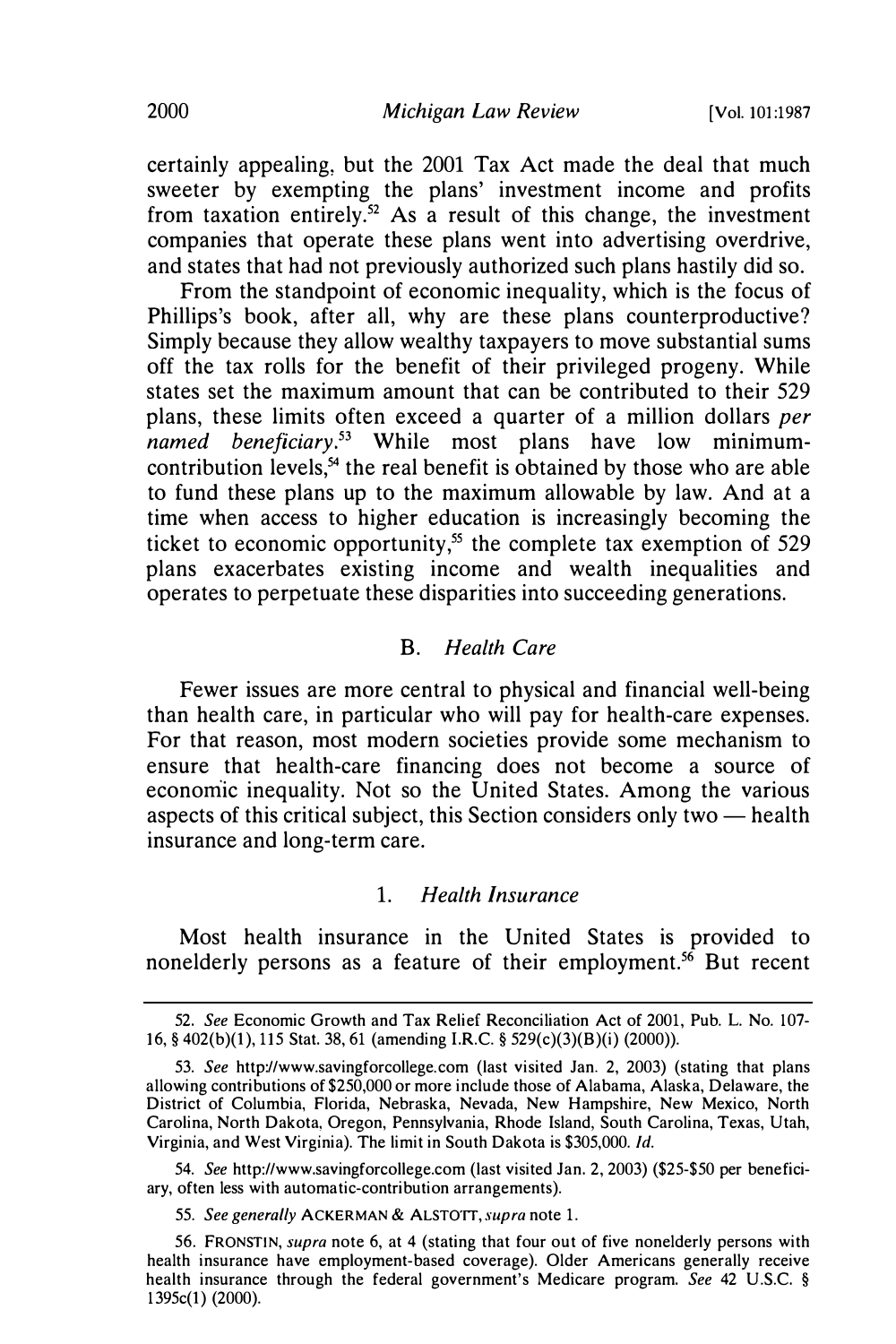trends, including the increasing use of "temporary" or part-time workers that Phillips describes in his book (pp. 133, 164), have led to more Americans without health insurance.<sup>57</sup> The legal response to this problem was the Health Security Act, proposed by President Bill Clinton in 1993.58 Although he artfully described Americans' plight as "one paycheck away from being uninsured," the vast majority of Americans had some sort of health insurance at the time and could not identify with those who had no such insurance.<sup>59</sup> Collectively, they were comfortable with this fundamental economic inequality, even though the financial consequences of an uninsured illness or accident can be ruinous. The same impulse that tolerates a higher degree of economic inequality in this country than in any other Western democracy (pp. 123, 345-46) produced an attitude that can be summarized as: "I've got mine; get yours."

A very different American impulse created Medicare in 1965 to pay for the medical costs of older Americans.<sup>60</sup> The potentially catastrophic costs of hospitalization have been essentially eliminated through this statutory regime.61 Medicare's coverage extends to almost all Americans age sixty-five and older, without regard to their specific economic resources.<sup>62</sup> Medicare, therefore; has been a major factor in reducing the economic inequality of senior citizens with respect to health-care costs. But this communitarian impulse did not carry the day in 1993, and the Clinton health plan was unceremoniously dumped without even the courtesy of a recorded vote.

Why was the response so different a generation earlier? For one thing, most people could identify with older Americans. They knew them personally and anticipated becoming older themselves some day. In contrast, most Americans did not know people without health insurance, or at least they did not know that they knew such persons, and they certainly did not anticipate  $-$  let alone desire  $-$  to join them.

But another factor was afoot: a general disdain of government in all its forms, from taxation to social programs. This attitude was captured sardonically by President Clinton when he observed that "most of our folks think that the Government would mess up a two-

<sup>57.</sup> See FRONSTIN, supra note 6, at 8; see also Steven A. Schroeder, Prospects for Expanding Health Insurance Coverage, 344 NEW ENG. J. MED. 847, 847 (2001).

<sup>58.</sup> See Health Security Act, H.R. 3600, S. 1757, 103d Cong.§ 1001 (1993).

<sup>59.</sup> See David Blumenthal, Health Care Reform - Past and Future, 322 NEW ENG. J. MED. 465, 467 (1995).

<sup>60.</sup> Social Security Amendments of 1965, Pub. L. No. 89-97, 79 Stat. 286 (codified in scattered sections of 42 U.S.C.). See generally FROLIK & KAPLAN, supra note 40, at 58-102.

<sup>61.</sup> See FROLIK & KAPLAN, supra note 40, at 67-68.

<sup>62.</sup> Id. at 58-63.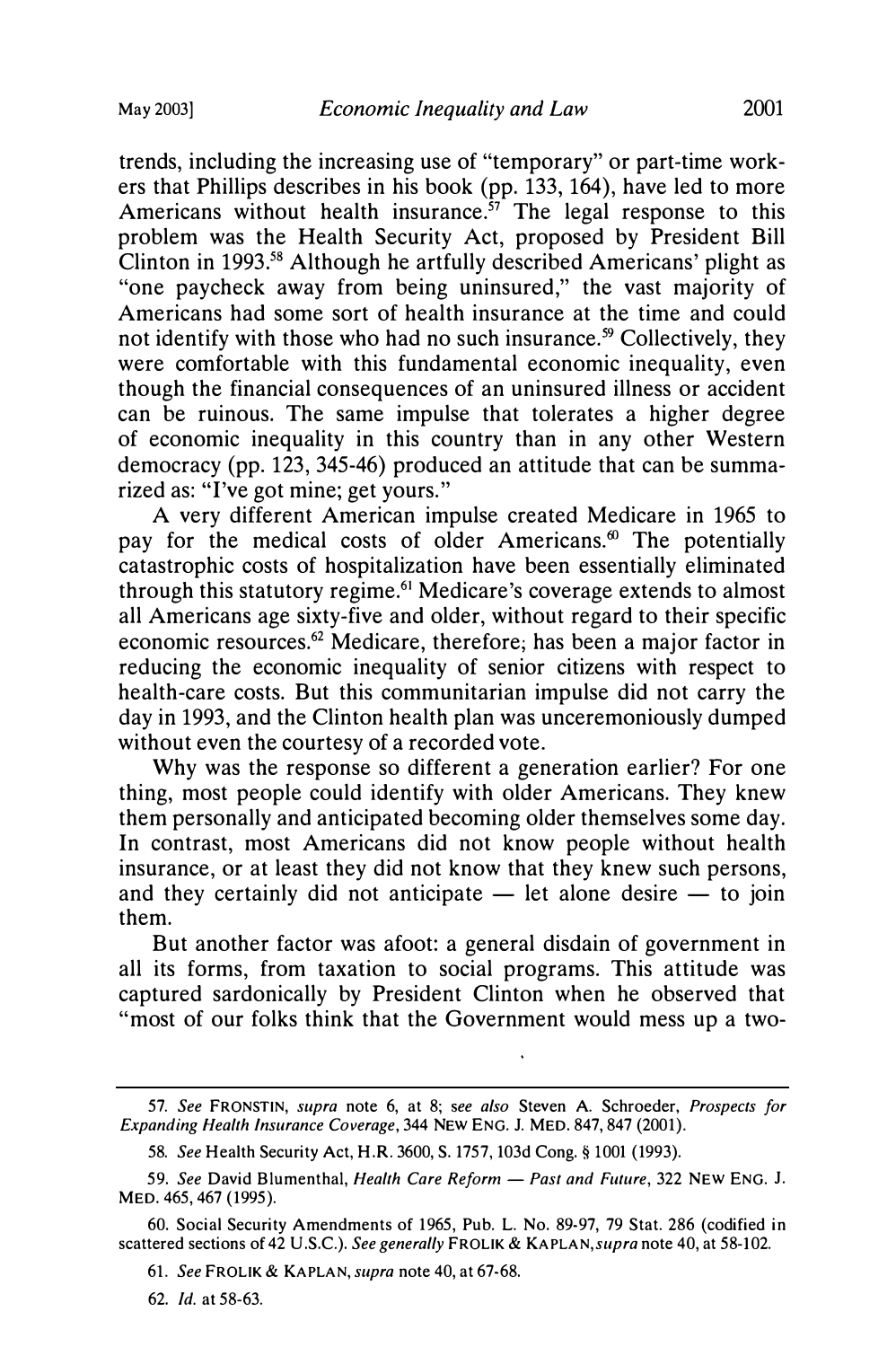car parade."63 After a decade of President Reagan exhorting the citizenry that "government is not the solution, it is the problem," Americans collectively did not want to expand the reach of government programs, even if the result was more economic inequality.

#### 2. Long-Term Care

Another health-care issue that results in major economic dislocation and inequality is long-term care. As I explained elsewhere,<sup>64</sup> most older Americans have very limited coverage of longterm care expenses via Medicare, even though the cost of such care can exceed one hundred thousand dollars per year in some areas.<sup>65</sup> A small percentage of this vulnerable population have private long-term care insurance, $66$  but most are simply unprotected for such potentially cataclysmic expenditures. Only the wealthy can approach this issue with relative equanimity, but that is why this issue has not received any significant governmental attention: the rich can take care of themselves, so the issue is not on the government's radar screen.

Yet, the cost of long-term care may become one of the defining sources of economic inequality as the wealth of the current generation of older Americans is passed along. For the poor, this issue is fairly benign, because their impoverishment, immediate or imminent, ensures their entry into the Medicaid program, $67$  with its coverage of long-term care costs.<sup>68</sup> For those with more resources, however, longterm care costs pose an enormous threat to the transfer of wealth between generations. These folks, with perhaps as much as one million dollars in financial assets and equity in their residence, have no exposure to the predations of the federal estate tax, $69$  but risk economic devastation from the costs of long-term care. In another context, I described this potential financial obligation as "a 100 percent estate tax on the middle class!"70

- 68. Id. at 105-06.
- 69. I.RC.§ 2010(c) (West Supp. 2002) (estate-tax exemption).
- 70. See Kaplan, Financing Long-Term Care in the United States, supra note 64, at 70.

<sup>63.</sup> William J. Clinton, Remarks on the Reinventing Government Initiative, in 2 PUB. PAPERS 1543, 1544 (Sept. 14, 1994).

<sup>64.</sup> Richard L. Kaplan, Financing Long-Term Care in the United States: Who Should Pay for Mom and Dad?, in AGING: CARING FOR OUR ELDERS 65 (David N. Weisstub et al. eds., 2001) [hereinafter Kaplan, Financing Long-Term Care in the United States].

<sup>65.</sup> See PHYLLIS R. SHELTON, LONG-TERM CARE PLANNING GUIDE 1 (2000).

<sup>66.</sup> U.S. GEN. ACCOUNTING OFFICE, GAOff-HEHS-00-196, LONG-TERM CARE INSURANCE: BETTER INFORMATION CRITICAL TO PROSPECTIVE PURCHASERS - THE CONSUMER RESOURCE FOR LONG-TERM CARE FINANCING 3 (2000) (stating that fewer than ten percent of older Americans have long-term care insurance).

<sup>67.</sup> See generally FROLIK & KAPLAN, supra note 40, at 106-12.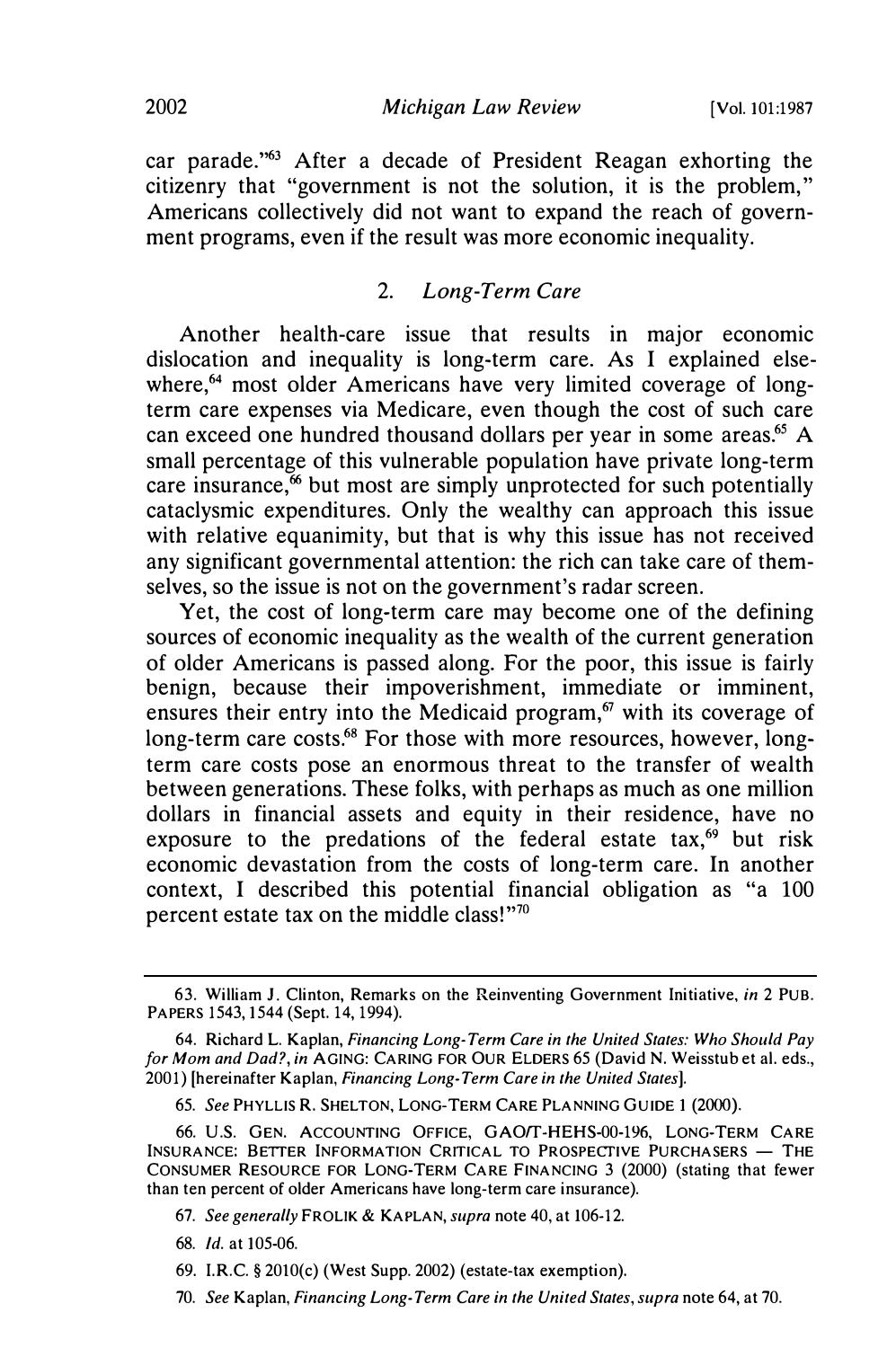This source of economic inequality could be ameliorated if there was political interest in doing so. I examined this issue at length  $e^{\int$ lelsewhere<sup>71</sup> and proposed that the Medicare statute be amended to liberalize its restrictions on coverage of nursing-home expenditures.<sup>72</sup> I also suggested that private long-term care insurance be regulated<sup>73</sup> along the lines that were enacted in 1990 for so-called "Medigap" insurance.<sup>74</sup> This change would standardize the available packages of benefits to minimize consumer confusion and facilitate the informed purchasing of this important coverage. Both approaches would reflect current medical practices and the new realities of extended life.

A step in this direction was taken in 1996, but it was a very small step. Some basic consumer protections were enacted in that year's Health Insurance Portability and Accountability Act.<sup>75</sup> And the *deus* ex machina of tax deductibility was applied to premiums for long-term care insurance,<sup>76</sup> but these tax benefits are usually more illusory than real.<sup>77</sup> While improvements to the tax treatment of these premiums have been proposed, $78$  they have not yet been adopted. Accordingly, long-term care remains an accident waiting to happen for most Americans, an unanticipated financial calamity when the need for such care arises. The longer this critical issue is not addressed, the more it perpetuates economic inequality as the gains of the nonwealthy are expended on the costs of long-term care.

#### C. Social Security

In terms of budgetary significance and societal impact, no statutory regime has more of an ameliorative effect on income inequality than Social Security. It provides monthly benefits, adjusted for inflation, to

73. Id.

75. See I.RC. § 7702B(b)(l)(C) (2000) (guaranteed renewability); § 7702B(g)(2)(A) (compliance with certain model Act and model regulation provisions);  $\S 7702B(g)(3)$  (disclosure requirements);  $\S 7702B(g)(4)$  (nonforfeitability).

76. I.R.C. § 213(d)(1)(D) (2000) (added by Health Insurance Portability and Accountability Act of 1996, Pub. L. No. 104-191, § 322(b)(l), 1 10 Stat. 1936, 2008).

77. See Kaplan, Financing Long-Term Care in the United States, supra note 64, at 77 (giving extended example illustrating the minimal tax benefit from purchasing long-term care insurance).

<sup>71.</sup> Richard L. Kaplan, Cracking the Conundrum: Toward a Rational Financing of Long-Term Care, 2004 U. ILL. L. REV. (forthcoming 2004).

<sup>72.</sup> Id.

<sup>74.</sup> Omnibus Budget Reconciliation Act of 1990, Pub. L. No. 101-508, § 4351(a)(3), 104 Stat. 1388, 1388-126 (adding 42 U.S.C. § 1395ss(p) (2000)). See generally FROLIK & KAPLAN, supra note 40, at 90-96.

<sup>78.</sup> See Long-Term Care and Retirement Security Act of 2001, H.R 831, S. 627, 107th Cong. §  $2(c)(1)$ ; see also Improving Access to Long-Term Care Act of 2002, H.R. 4946, 107th Cong. § 2.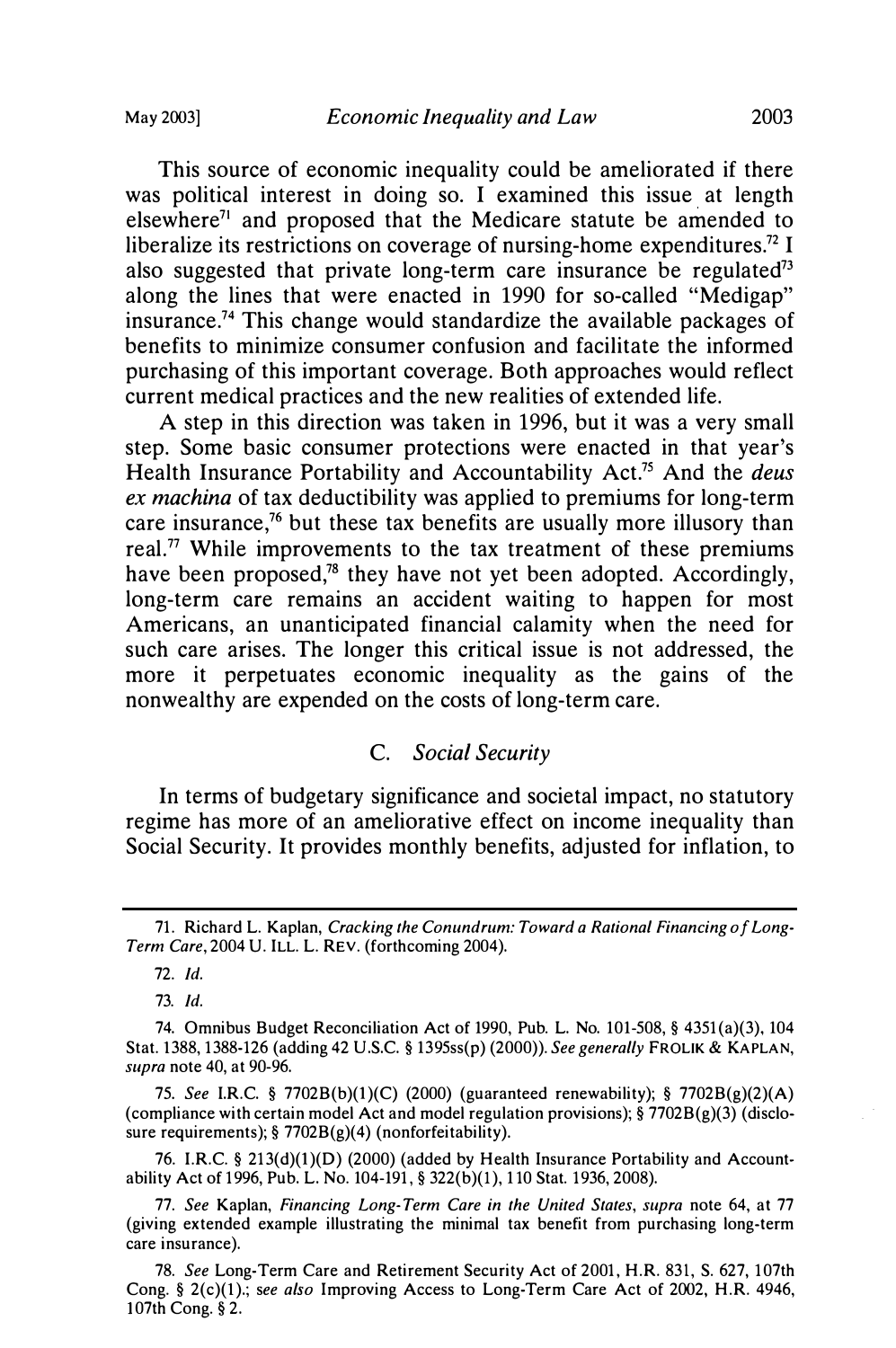thirty-two million retirees, seven million surviving spouses and minor children, and another seven million disabled Americans.<sup>79</sup> It functions as a combination retirement annuity, life-insurance policy, and disability coverage.<sup>80</sup> Income inequality in this country would be even worse than Phillips documents if Social Security did not exist.

Yet, this ubiquitous program is under attack precisely because of the conditions that Phillips describes, especially the impact of concentrated wealth on the democratic process. President George W. Bush campaigned on the issue of "privatizing" Social Security and created a presidential commission charged with implementing that goal.81 .

But this issue first rose to political awareness in the presidential campaign of Malcolm Stevenson ("Steve") Forbes III in 1996. This personal embodiment of Phillips's thesis of concentrated wealth distorting the political· agenda assailed Social Security by claiming that folks could do better investing the money themselves.<sup>82</sup> As I have explained elsewhere, $83$  this is one of the most enduring myths surrounding Social Security, one that fails to consider the full range of benefits it provides to a variety of recipients in a multitude of circumstances.

But one aspect of the Forbes critique sticks: Social Security's effort to reduce income inequalities translates into less-impressive benefits for those who are more financially secure.<sup>84</sup> Usually, the issue is not presented quite this starkly, but that is the crux of the privatizers' complaint — namely, that Social Security reduces Americans' income disparities, and some folks do not like being part of that process.

To understand this phenomenon even superficially, a simplified example is necessary. Consider two workers, Ashlie and Sean, both of whom have worked in employment covered by Social Security's tax regime<sup>85</sup> and are now entitled to retirement benefits. Assume further that the average monthly earnings, indexed for inflation according to Social Security's somewhat convoluted methodology,<sup>86</sup> are \$5,000 for

82. See Christopher Georges, Forbes's Proposal to Restructure Social Security Suggests System Is No Longer Political Third Rail, WALL ST. J., Feb. 9, 1996, at A14.

83. Richard L. Kaplan, Top Ten Myths of Social Security, 3 ELDER L.J. 191, 205-08 (1995).

84. See id. at 200-02.

85. See I.RC. §§ 3101(a)-(b), 3111(a)-(b), 312l (a)-(b) (2000); see also FROLIK & KAPLAN, supra note 40, at 278-81 (explaining covered employment).

86. See FROLIK & KAPLAN, supra note 40, at 288-89.

<sup>79.</sup> Social Security Online, Social Security Beneficiary Statistics, http://www.ssa.gov/ OACT/STATS/OASD!benies.html (last updated Dec. 17, 2002).

<sup>80.</sup> See generally FROLIK & KAPLAN, supra note 40, at 273-319.

<sup>81.</sup> See REPORT OF THE PRESIDENT'S COMMISSION, STRENGTHENING SOCIAL SECURITY AND CREATING PERSONAL WEALTH FOR ALL AMERICANS (2001), available at http://csss.gov/reports/Final\_report.pdf (last visited Jan. 11, 2002).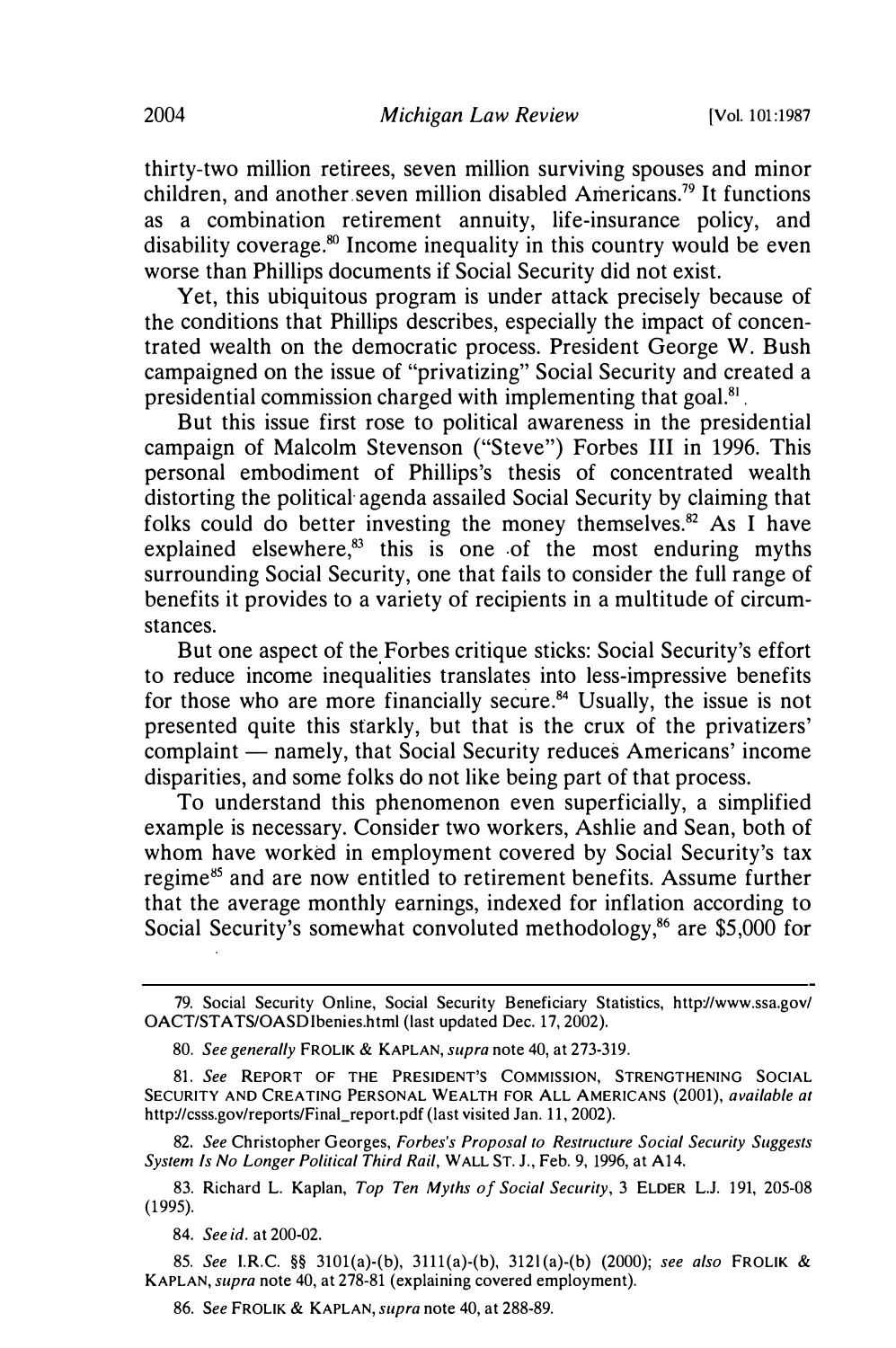Ashlie and \$2,500 for Sean. No doubt, Ashlie would expect that her retirement benefit will be twice that of Sean's, since her average earnings are twice his.

In many private pension systems, such proportionality would indeed be the rule, but Social Security calculates its retirement benefit by applying a three-part formula to a retiree's average lifetime earnings.<sup>87</sup> This formula is  $90\% -32\% -15\%$ , and the "bend points," or bracket parameters (in 2003), are \$606 and \$3,653.88 So, for Ashlie, her Social Security benefit is 90% of the first \$606 of her average monthly earnings, plus 32% of the amount between the two "bend points" (\$3,653 less \$606 equals \$3,047), plus 15% of her average monthly earnings beyond the second "bend point" (\$5,000 less \$3,653 equals \$1,347). The result is a retirement benefit, or Primary Insurance Amount ("PIA") in Social Security's terminology, of \$1,725. In similar fashion, Sean's PIA is 90% of the first \$606 of his average monthly wages, plus 32% of his remaining wages (\$2,500 less \$606 equals \$1,894), since his average earnings did not exceed the second "bend point." His PIA, therefore, is \$1,151.

Stripped of the arithmetic, the bottom line is as follows:

| Recipient | <b>Average Wage</b> | <b>Benefit</b> |
|-----------|---------------------|----------------|
| Ashlie    | \$5,000             | \$1,725        |
| Sean      | \$2,500             | \$1,151        |

Clearly, Ashlie receives a larger benefit from Social Security than does Sean, but her benefit is not twice as large as his (i.e., \$1,151 times 2 equals \$2,302), even though her average monthly earnings are precisely twice his. In this manner, Social Security provides a proportionately larger benefit to the lower-income recipient, Sean in this case. As a consequence, Social Security's retirement benefit calculation mollifies the income disparity between higher- and lower-earning workers to some degree. And therein lies the rub.

If the Social Security program were privatized, even in part, the benefit-calculation methodology illustrated above would necessarily change. In place of these guaranteed and bottom-weighted benefits, affected workers would be exposed to the vicissitudes of the financial markets. In all likelihood, lower-income recipients would do less well than their higher-income counterparts in navigating the shoals of these markets.<sup>89</sup> The end result of Social Security privatization, therefore,

<sup>87.</sup> See id. at 286-87.

<sup>88.</sup> See Social Security Online, Table of Automatic Increases, http://www.ssa.gov/ OACT/COLA/autoAdj.html (last updated Oct. 18, 2002).

<sup>89.</sup> See Kathryn L. Moore, Partial Privatization of Social Security: Assessing Its Effect on Women, Minorities, and Lower-Income Workers, 65 Mo. L. REV. 341 (2000). See generally JOHN MUELLER, NAT'L COMM'N TO PRES. SOC. SEC., WINNERS AND LOSERS FROM "PRIVATIZING" SOCIAL SECURITY (1999).